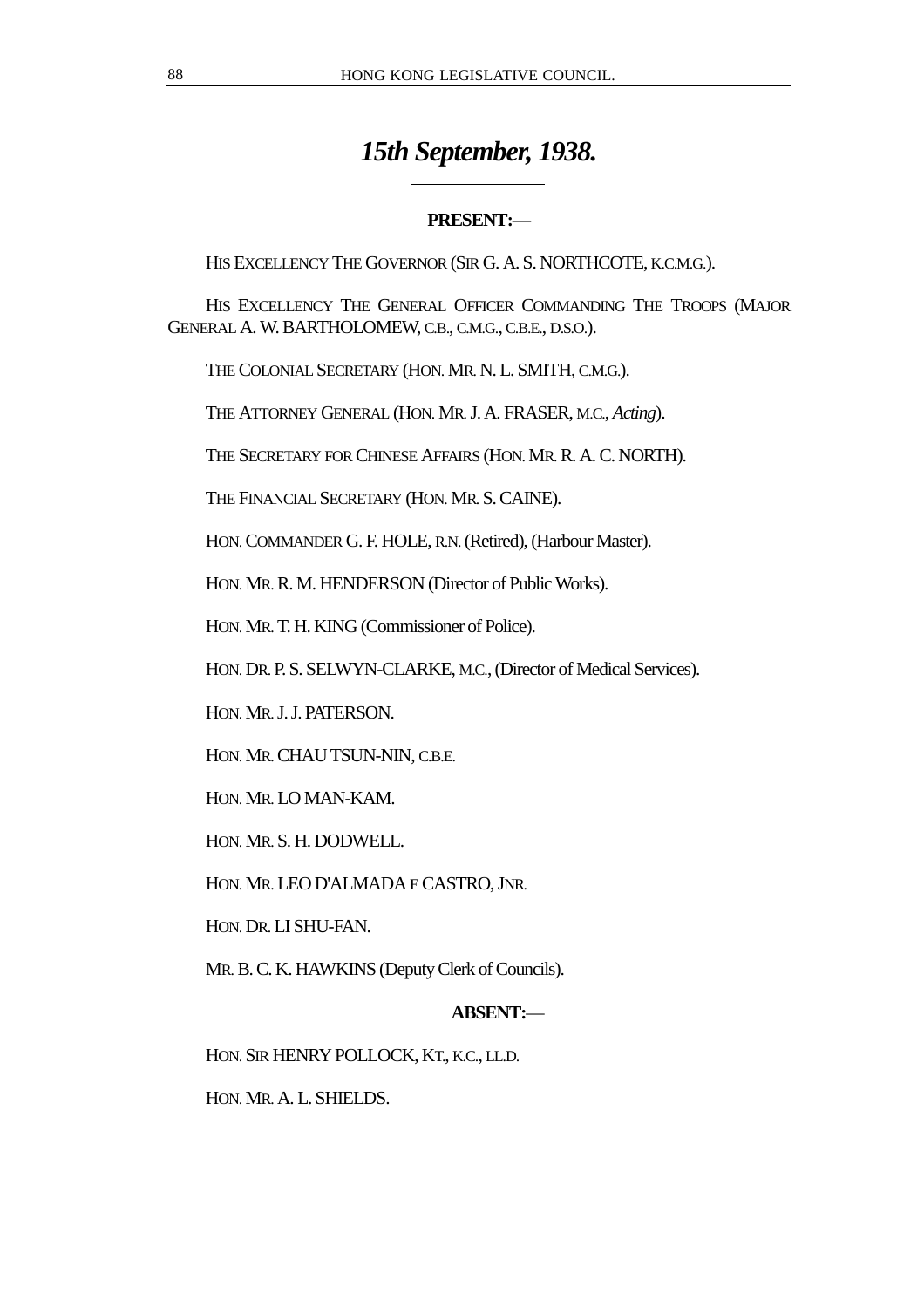#### **MINUTES.**

The Minutes of the previous meeting of the Council were confirmed.

#### **PAPERS.**

THE COLONIAL SECRETARY, by command of H.E. The Governor, laid upon the table the following papers:—

- Amendments made by the Governor in Council under section 12 of the Female Domestic Service Ordinance, 1923, Ordinance No. 1 of 1923, to the regulations, dated 31st August, 1938.
- Amendment made by the Governor in Council under section 2 of the Gasholders Examination Ordinance, 1938, Ordinance No. 1 of 1938, to the regulations, dated 2nd September, 1938.
- Resolution made and passed by the Legislative Council under the Public Officers (Changes of Style) Ordinance, 1937, Ordinance No. 25 of 1937, on the 1st September, 1938.
- Order under section 75 (8) of the Public Health (Sanitation) Ordinance, 1935, Ordinance No. 15 of 1935, made by the Colonial Secretary for the removal of all graves in the portion of Section A in New Kowloon Cemetery No. 3 (Cheung Sha Wan Cemetery) in which bodies were buried during the years 1930 and 1931, on the 31st day of August, 1938.
- Order under section 75 (8) of the Public Health (Sanitation) Ordinance, 1935, Ordinance No. 15 of 1935, made by the Colonial Secretary for the removal of all graves in the portions of Sections B and C in Kowloon Cemetery No. 2 (Ho Man Tin Cemetery) in which bodies were buried during the years 1928 and 1929, and in Section A and Trenches in which bodies were buried during the years 1930 and 1931, on the 31st day of August, 1938.
- Order under section 75 (8) of the Public Health (Sanitation) Ordinance, 1935, Ordinance No. 15 of 1935, made by the Colonial Secretary for the removal of all graves in the portions of Sections B and C in Mount Caroline Cemetery in which bodies were buried during the year 1930, in the portion of Section A in which bodies were buried during the year 1931, and in the portion of Tung Wah Hospital, Eastern Extension, in which bodies were buried during the year 1931, on the 31st day of August, 1938.
- Order under section 75 (8) of the Public Health (Sanitation) Ordinance, 1935, Ordinance No. 15 of 1935, made by the Colonial Secretary for the removal of all graves in Shum Wan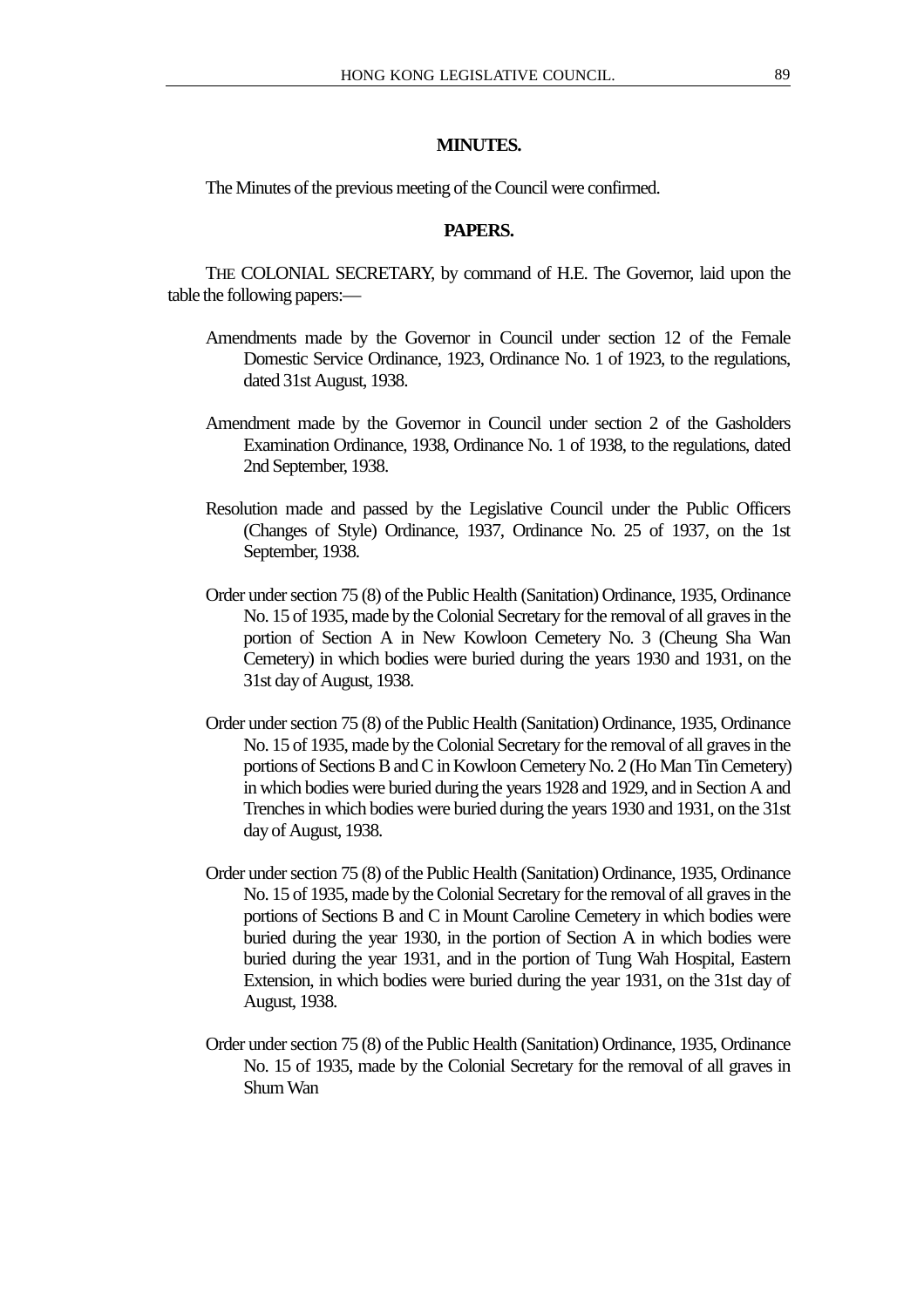Cemetery, Aberdeen, in which bodies were buried before the year 1924, on the 31st day of August, 1938.

- Order under section 75 (8) of the Public Health (Sanitation) Ordinance, 1935, Ordinance No. 15 of 1935, made by the Colonial Secretary for the removal of all graves in the portion of Section A in Chai Wan Cemetery in which bodies were buried during the year 1931, and in the portions of Sections B and C in which bodies were buried during the year 1930, on the 31st day of August, 1938.
- Order under section 75 (8) of the Public Health (Sanitation) Ordinance, 1935, Ordinance No. 15 of 1935, made by the Colonial Secretary for the removal of all graves in the portions of Section A and Trenches in Kai Lung Wan East Cemetery in which bodies were buried during the year 1931, in the portion of Section C in which bodies were buried during the year 1930, and in the portion of Chiu Chow Section in which bodies were buried during the year 1929, on the 31st day of August, 1938.
- Order under section 75 (8) of the Public Health (Sanitation) Ordinance, 1935, Ordinance No. 15 of 1935, made by the Colonial Secretary for the removal of all graves in the Tung Wah Hospital Cemetery at Kai Lung Wan in which bodies were buried during the year 1929, on the 31st day of August, 1938.
- Amendment made by the Governor in Council under sections 3 and 4 of the Pleasure Grounds and Bathing Places Regulation Ordinance, 1936, Ordinance No. 29 of 1936, to the First Schedule to that Ordinance, dated 3rd September, 1938.
- Proclamation No. 8.—Approval and confirmation of the Asiatic Emigration Amendment Ordinance, 1938, Ordinance No. 2 of 1928.
- Proclamation No. 9.—The First Volume of the 1937 edition of Ordinances and the First Volume of the 1937 edition of Regulations to come into operation on the 2nd day of September, 1938.

#### **FINANCE COMMITTEE'S REPORT.**

THE COLONIAL SECRETARY, by command of H.E. The Governor, laid upon the table the report of the Finance Committee, No. 7 of 1st September, 1938, and moved that it be adopted.

THE FINANCIAL SECRETARY seconded, and this was agreed to.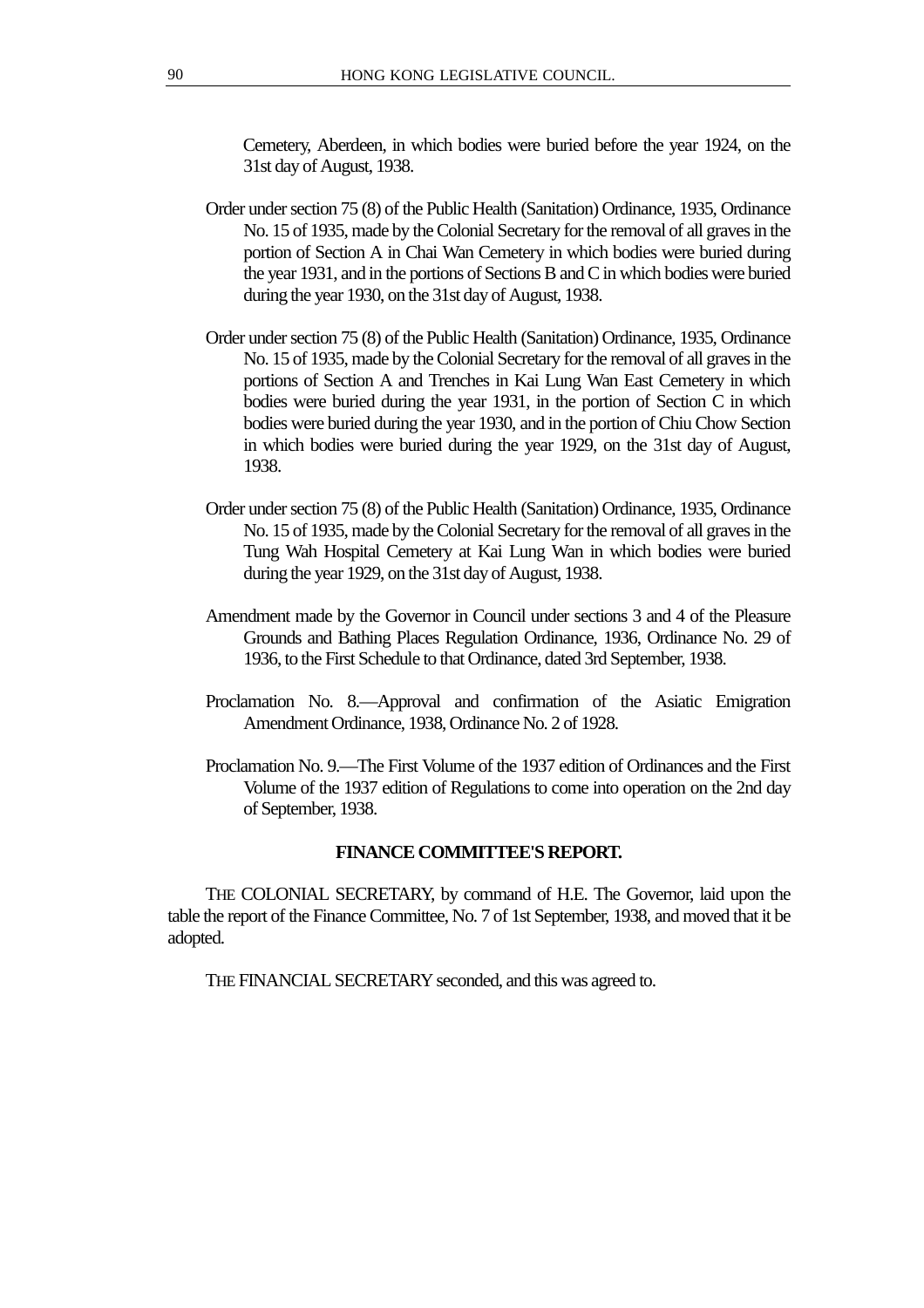#### **STAMP AMENDMENT ORDINANCE, 1938.**

THE ATTORNEY GENERAL moved the first reading of a Bill intituled "An Ordinance to amend the Stamp Ordinance, 1921." He said: The Objects and Reasons for this amendment are set out in a memorandum attached to the Bill.

THE COLONIAL SECRETARY seconded, and the Bill was read a first time.

#### **Objects and Reasons.**

The "Objects and Reasons" for the Bill were stated as follows:—

1. Clause 2 of this Bill inserts a new sub-section (1A) in section 23 of the Stamp Ordinance, No. 8 of 1921.

2. This new sub-section is based upon sub-section (2) of section 74 of the Finance (1909-10) Act, 1910, (10 Edw. 7, c. 8).

3. The object of this amendment is to make it clear that in all cases where from the inadequency of the consideration or otherwise a substantial benefit is conferred on the person taking under an instrument of conveyance or transfer, the proper course is to submit the instrument for adjudication.

#### **FEMALE DOMESTIC SERVICE AMENDMENT ORDINANCE, 1938.**

THE ATTORNEY GENERAL moved the second reading of a Bill intituled "An Ordinance to amend the Female Domestic Service Ordinance, 1923."

THE COLONIAL SECRETARY seconded, and the Bill was read a second time.

# **OFFENCES AGAINST THE PERSON AMENDMENT ORDINANCE, 1938.**

THE ATTORNEY GENERAL moved the second reading of a Bill intituled "An Ordinance to repeal and replace section 45A of the Offences against the Person Ordinance, 1865, as enacted by the Offences against the Person Amendment Ordinance, 1929."

THE COLONIAL SECRETARY seconded, and the Bill was read a second time.

## **WATERWORKS ORDINANCE, 1938.**

THE ATTORNEY GENERAL moved the second reading of a Bill intituled "An Ordinance to provide for and regulate the supply of water."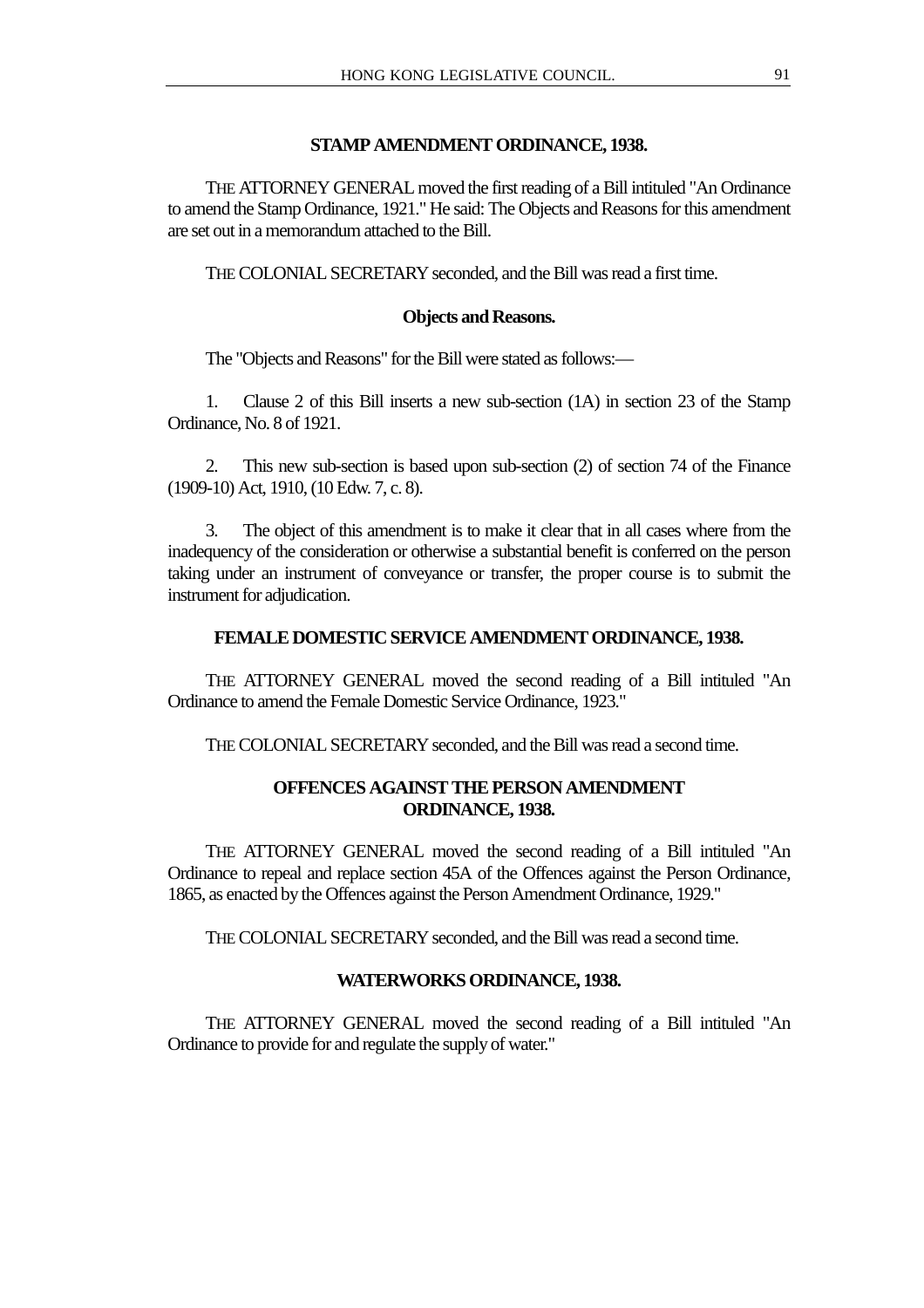## THE COLONIAL SECRETARY seconded.

HON. MR. CHAU TSUN-NIN.—I gather from the Financial Secretary's lucid and informative Memorandum on Water Finances, that the two primary objects of this Bill are: firstly, to establish a separate Water Department, and to make a charge for water sufficient to pay all expenses incurred by that department; and secondly, to prevent waste of water.

The estimated gross revenue from water for 1937, based on the revised scale of charges, would amount to \$2,463,459. Subtracting from this amount the sum of \$27,000 for Peak supplies, \$54,950 for Upper Levels supplies, \$184,000 for Shipping and Construction supplies and the two per cent. rate of \$706,739, there would remain a balance of \$1,490,770 chargeable to all other supplies of filtered water, most of which are used by Chinese tenement-houses. According to the figures given by the Chairman of the Urban Council in his report for the year 1936, there were in Victoria 14,024 Chinese houses containing 47,490 floors, and in Kowloon 10,317 Chinese houses containing 31,390 floors, making a total of 78,880 floors. This figure must have been slightly increased by the construction of new buildings since that date, but even taking that figure as a basis, and if each of these 78,880 floors were to be charged a flat water rate of \$19 per annum, it would bring in a total sum of \$1,498,720 which would more than cover the balance of \$1,490,770 required.

This system of charging a flat water rate is not new, and is in vogue in other places including, I am informed, London. I venture to believe that at least 90 per cent. of the landlords would gladly bear this burden in preference to paying for the tenants, as is usually the case, excess water consumption, which is such an uncertain factor. I submit that this method of taxing the Chinese tenement-houses is both simple and economical in that it would dispense with the employment of a large staff for meter-reading, accounting, etc. On the other hand, the regulations under the Bill would be cumbersome; and even if the floors were separately metered, in cases where there are more than one tenancy in a floor, there would always be endless dispute as to the proper share of the excess consumption to be borne by each tenant.

There is of course the obvious answer to my proposal of charging a flat water rate, which is that one of the primary objects of the Bill is the prevention of waste. It might well be argued that by charging a flat water rate, there would be no deterrent from waste, but having regard to the fact that in nearly 90 per cent. of the Chinese tenement-houses, the excess consumption is paid by the landlord and not the tenant, there seems to be no question of deterring the actual consumer. On the other hand, supposing that the actual consumer were to be responsible for the payment for excess consumption, even then, there would appear to be not much inducement for him to economise, because, should there be a deficit in revenue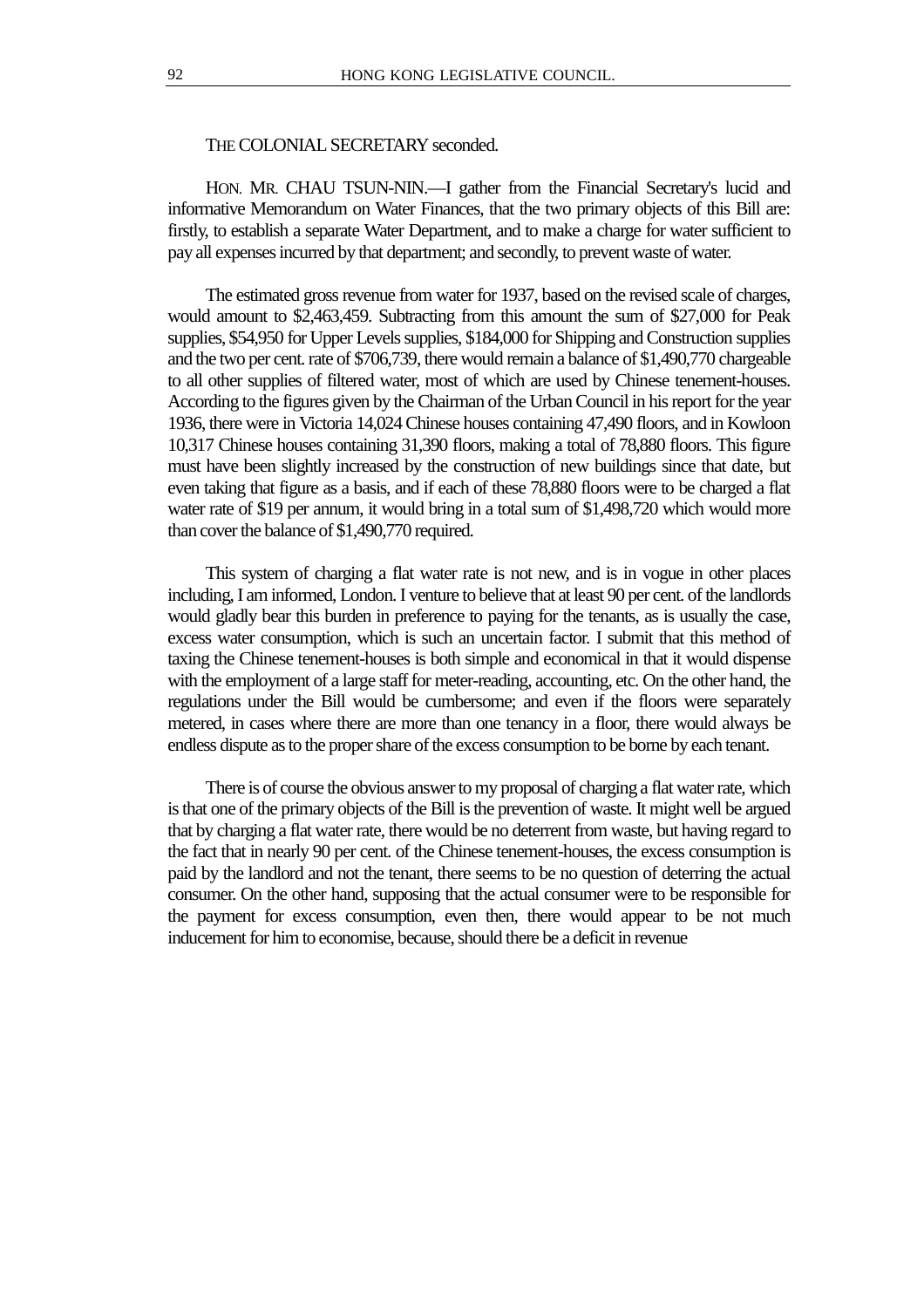as the result of economy in consumption, the Government must, in order to balance its water account, raise the water charges.

However, I have always maintained that there is really not much waste by the consumers, the seemingly high consumption being, I think, attributable to an under-estimation of the population and to the leakage of water through structural defects or other causes.

HON. MR. M. K. LO.—Your Excellency,—Our reaction to Government's solution of the water problem must depend upon our point of view as to the history of this problem. If we consider that the water charges have been unreasonably low and that the consumer has not shouldered his fair share of the financial burden of water supply, then we would accept Government's proposals, if not with enthusiasm at least with resignation. But this, Sir, is not the view of those I have the honour to represent. I cannot persuade myself that it is the view of any considerable section of the community, or, indeed, that it is the view of anyone but the Water Authority!

Our view is that the charges for water supply in the Colony have for years been excessive, and have occasioned hardship and dissatisfaction in the community. A casual perusal of the Hansard Reports for the past few years will show that this subject has formed anxious representations by various Honourable members of this Council.

In the Budget Debates for the past two years, in which I had the honour to take part, I endeavoured to express the dissatisfaction of those whom I represent against the excessive water charges. And it will be recalled that in the Report of the Economic Commission, published in February, 1935, the Commissioners expressed the view that existing charges for water "may be fairly described as unreasonably high—clearly some relief here is overdue."

Such being the position, it is neither surprising that Government's proposals as contained in the Financial Secretary's original memorandum should be a great disappointment to the Chinese community, nor that this disappointment should not have been removed by the subsequent modifications of such proposals.

For, on a critical analysis, and despite their attractive appearance, what do these "modifications" in truth amount to? They amount to this:—

1. that the Financial Secretary had in his original estimate of expenditure erroneously included a sum of \$202,160 for Military Contribution on the interest payable in respect of the \$14,000,000 Loan, and that as in fact no Military Contribution was payable in respect of the interest on this Loan, it was decided that this surcharge should be utilized towards the reduction of 5 cents per unit for domestic supplies, and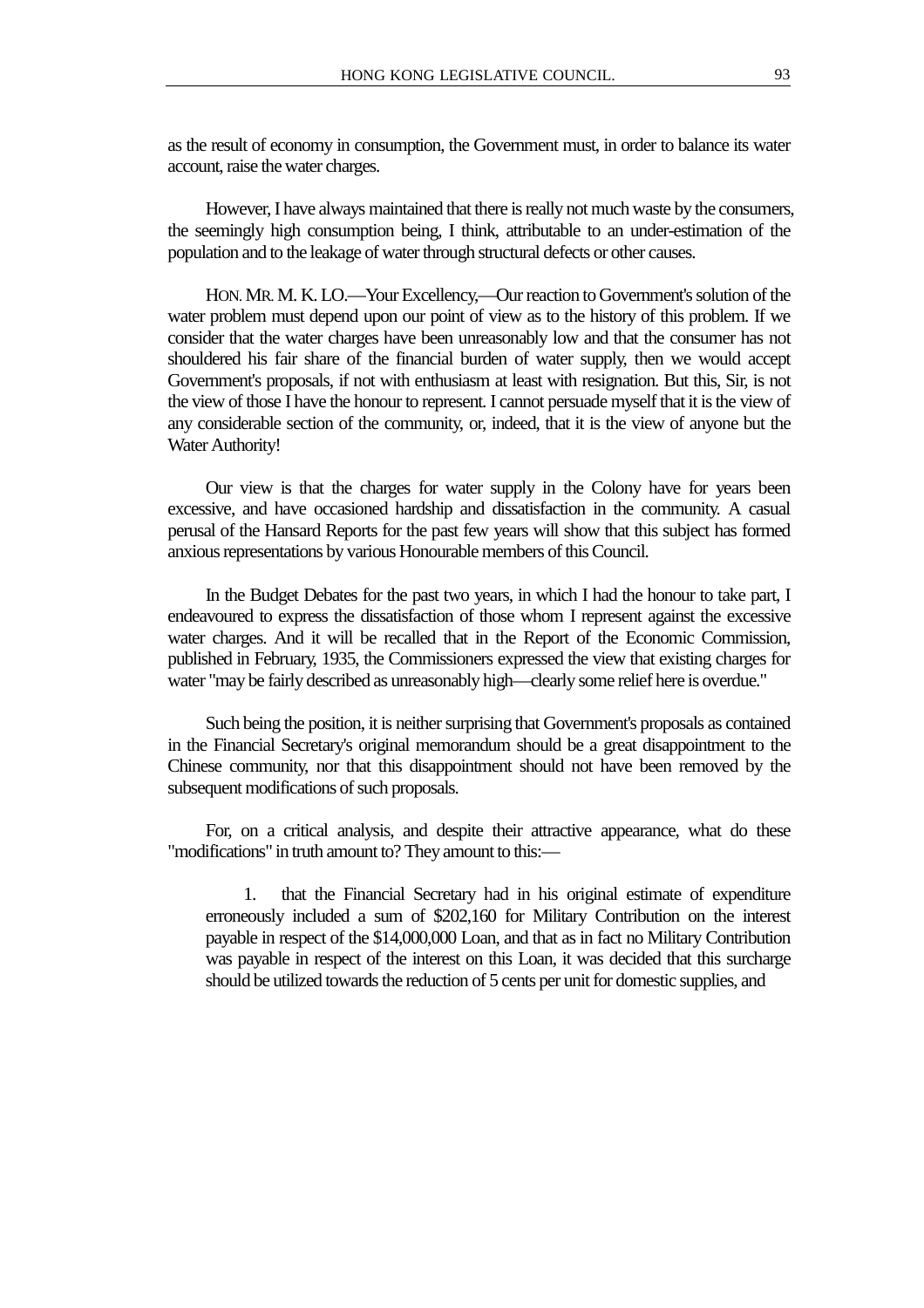2. that the 2% on "past capital expenditure out of General Revenue" should now be used to build up a Renewals Fund.

The first "modification" is of course a mere correction of an accounting error; the second "modification", as I hope to show later in the course of my remarks, leaves entirely unanswered the objections raised against the original proposal. Although it is officially stated that "the proposals in the Financial Secretary's memorandum published last April have been considered in the light of the comments made on them by the District Watch Committee, the Chinese Chamber of Commerce and other bodies and in the Press", the truth of the matter is that all the "comments"—at all events by the District Watch Committee and the Chinese Chamber of Commerce—have been entirely ignored by Government.

In setting out our objections to some of these proposals I deal first with a minor point, namely the relative rates as affecting the various localities concerned.

On the abolition of free allowance, the present charges, the new charges, and the difference between them, for the different localities, are as follows:—

|                     | Present Charges.                    | New Charges. | Difference.          |
|---------------------|-------------------------------------|--------------|----------------------|
| Peak                | \$1 less $15\% = 85$<br>cts.        | 45 cts.      | 40<br>cts.           |
| Rest of the Colony  | " = $42\frac{1}{2}$ cts.<br>50 cts. | $25$ cts.    | $17\frac{1}{2}$ cts. |
| <b>Upper Levels</b> | $= 42\frac{1}{2}$ cts.<br>$50$ cts. | 35 cts.      | $7\frac{1}{2}$ cts.  |

It will be seen that by giving up all free allowance, the Peak charges, as compared with the existing charges, are to be reduced by 40 cents per thousand gallons, the rest of the Colony by 17½ cents, and the Upper Levels by 7½ cents only! On the face of it I cannot see how these new charges can be fair if the old relative rates were not inequitable. I do not say that the Peak charges are not high enough: I suggest that the rates for the rest of the Colony are not low enough, and I do say that the modifications of the relative rates are inequitable. I understand that the official answer is that the old charges of \$1.00 for the Peak, and 50 cents for the Upper Levels, less 15%, mean nothing in practice because consumers in these districts are, as a whole, always within their free allowance and so never had to pay any excess charges. But I fail to see how the assumption that the Peak and Upper Level residents do not exceed their free allowance can affect the point of my criticism, since the old rates were rates which they would have to pay if they did exceed the free allowance. But though in this, as in so many other matters regarding the question of water supply, the public is totally in the dark as regards figures supporting this contention I, for one, cannot accept this assumption. The Economic Commission's Report stated that in 1933 it was estimated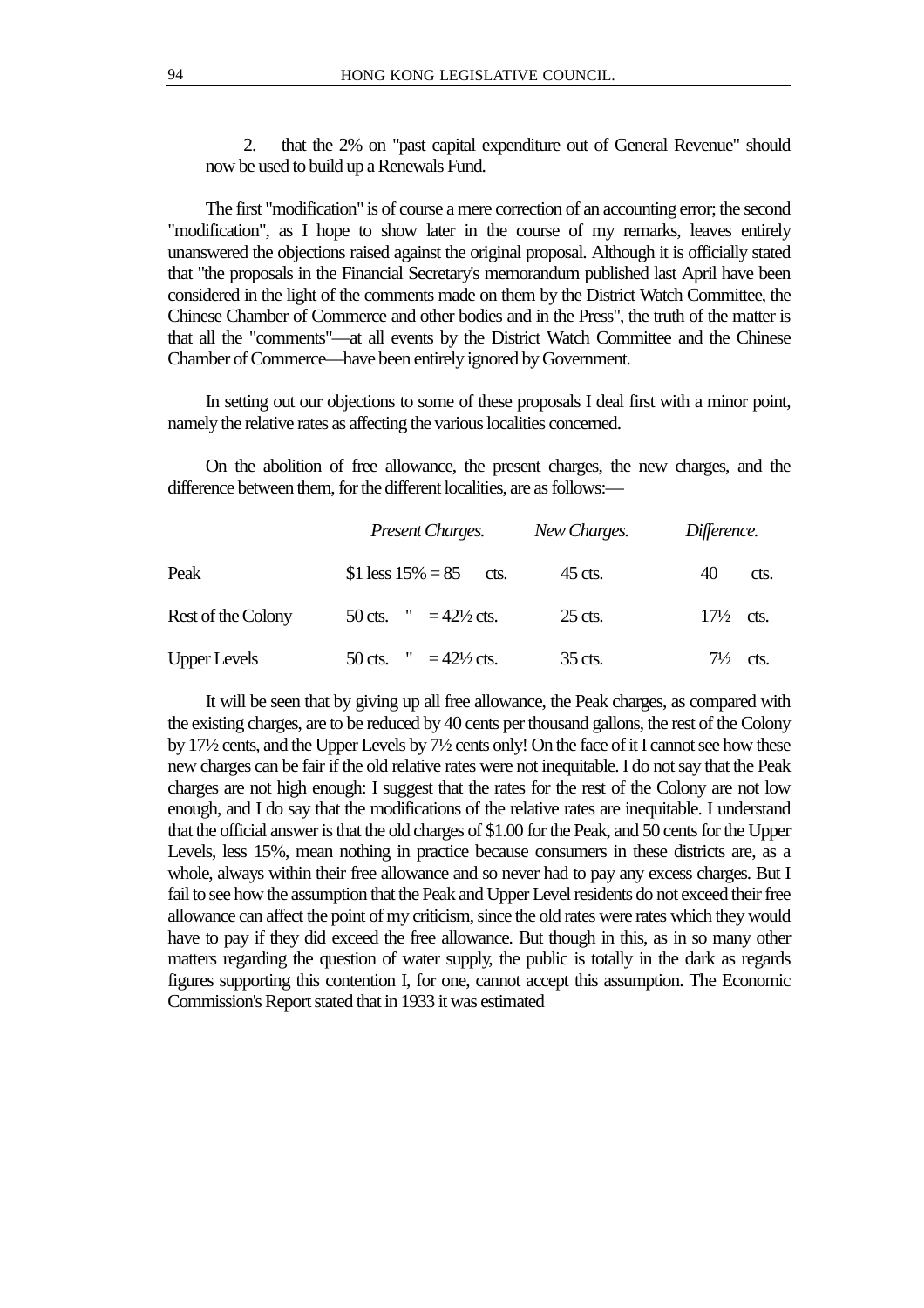that 32% of the metered properties did not exceed their valuation allowance, and I should like to know whether this percentage still holds good and, if so, whether the properties affected are wholly situated within the Peak and Upper Level districts.

This, as I have said, is only a minor point. The substantial question is whether the public has to pay under the new scheme more than under the existing system. If the former, the present scheme is not an alleviation but a burden.

It is suggested that the poor in the Colony will pay less since, although free allowance has been abolished, they will pay at the rate of 25 cents per thousand gallons from the first gallon, instead of 42½ cents for excess water. But it seems clear to me that unless the consumption in relation to any particular assessed premises is very greatly in excess of the free allowance, the old rates are much more favourable. The free allowance is based on 40 cents per thousand gallons: it is obvious that in order to make the difference of 15 cents per thousand gallons count in favour of the consumer, the amount of gallons consumed in excess of the free allowance allowed must be very considerable. The inescapable fact remains that out of the 68% consumers who do exceed the free allowance, all whose excess consumption is at a rate insufficient to neutralise the effect of free allowance must pay more under the new scheme.

I therefore submit that, on the whole, it is more than likely that the consumer will pay more under the new scheme than he has been paying under the old.

I am aware that from the answers given to my questions in this Council on the 1st September, 1938, it would appear that, on the basis of the figures for the first seven months of 1938, the Government obtained a higher revenue in respect of water under the old scheme than it would have done on the basis of the new charges. It was, however, pointed out in the official answers that the revenue based on the new charges could only be approximate since "exact figures would take over a month to work out, as the recorded consumption through every meter would have to be taken".

But this question, though important on the merits of the scheme, is not really fundamental; because once we accept, as I do, the principle that the consumer should pay for all current water charges, the question must assume a new form, not whether the new charges are higher than the old, but whether the new charges need be so high on the figures presented, and on the assumption that the consumer has to foot the bill. I propose to deal with this question, but before doing so I wish to dispose of one point, as to which I find myself in acute disagreement with the views of my Honourable friend the Financial Secretary.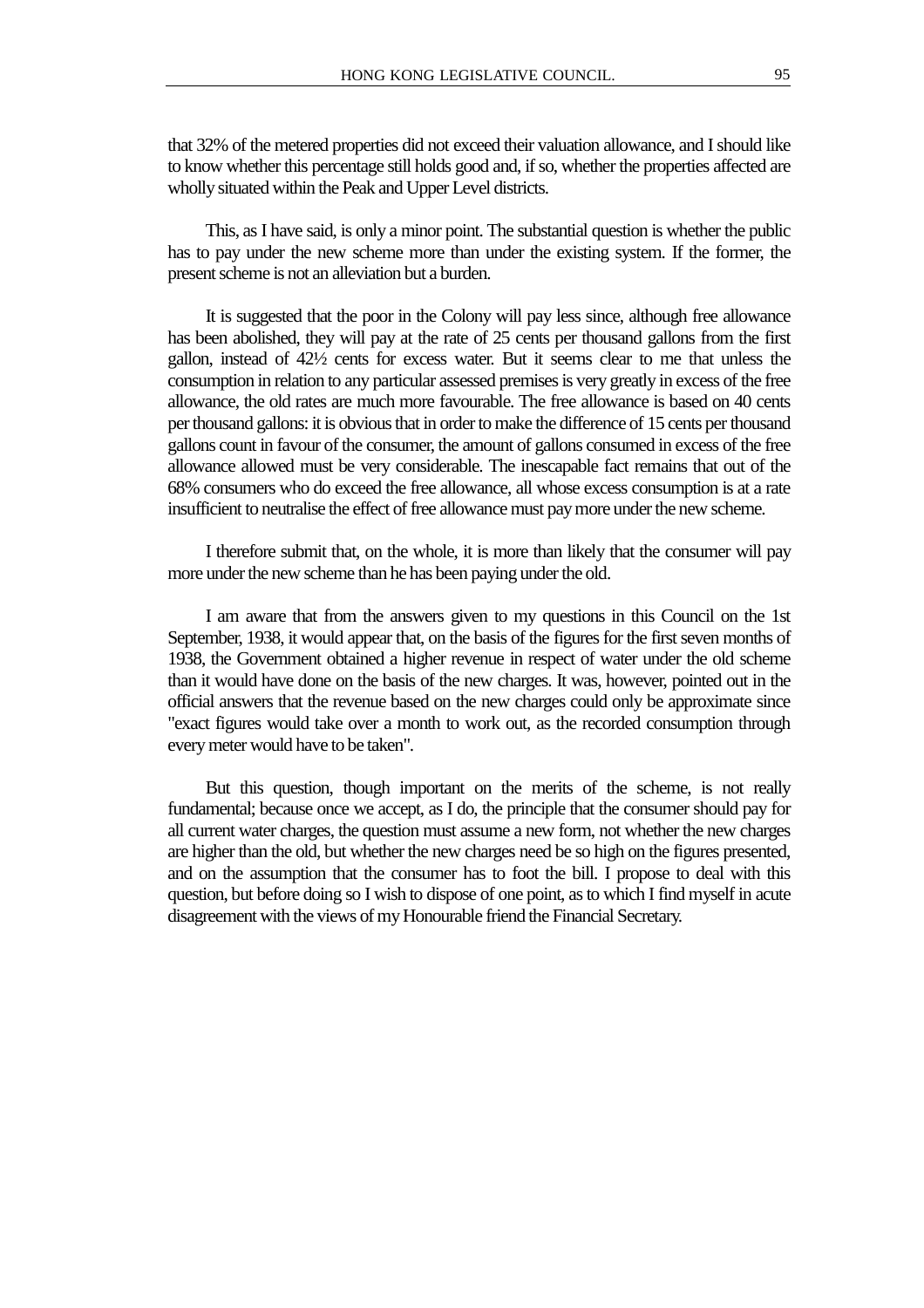In recommending to Government that the existing 2% rate—which has always been regarded by Government, as well as by the community, as a payment for a supply of water at the rate of 40 cents per thousand gallons up to a prescribed limit of supply—should be retained, but that the equivalent free supply should be withheld, he advanced various reasons, which I must deal with *seriatum*.

Firstly, the Financial Secretary says that the retention of the 2% rate may be regarded as a general charge to cover the cost of water supplied for communal purposes, hydrants, street cleaning, sewers, public buildings, free supplies to hospitals, etc. The answer is this:—If the rates were reduced to 15%, the landlords would still be contributing nearly one-sixth of the total revenue of the Colony, and there can be no valid reason why the landlords, as such, should be made to pay for this "communal supply".

Secondly, the Financial Secretary says that provision has to be made in the water account for Military Contribution. He does not explain why landlords, as such, should bear the burden of Military Contribution in respect of the water revenue.

Thirdly, the Financial Secretary says that the rates at 17% are decidedly low. Here I do not know on what grounds this opinion is based. Over one-sixth of the total revenue of the Colony is derived from the 17% rates, and I submit that one-sixth cannot be regarded as a negligible contribution to revenue. As against the Financial Secretary's observation I may quote from the Economic Commission's Report:—

"*Rates*.—Some years ago the rates on property were raised from 13% to 17% on the ground that the low exchange necessitated an increased revenue to cope with the large portion of the Colony's expenditure which is based on sterling. Since then exchange has risen again to its former level and property owners, who have suffered very heavily in the depression, are looking to Government to effect a reduction in rates to the former level of 13%. While it may not be possible to restore the old rate of taxation, we consider that in view of the severe depression in property it should be Government's aim to bring about some reduction at the earliest possible moment."

Fourthly, the Financial Secretary says that if the 2% rates were taken off, the standard rate for water must be increased. I venture to think that this point, even if sound, has no relevancy on the question of whether the revenue represented by the 2% rates should, or should not, be a burden of the landlords.

And, lastly, the Financial Secretary says that the fixed charge of 2% rates will help to stabilise the finances of the Water Department. Again this has nothing to do with the point whether retention of the charge is justified, since nothing is given in return.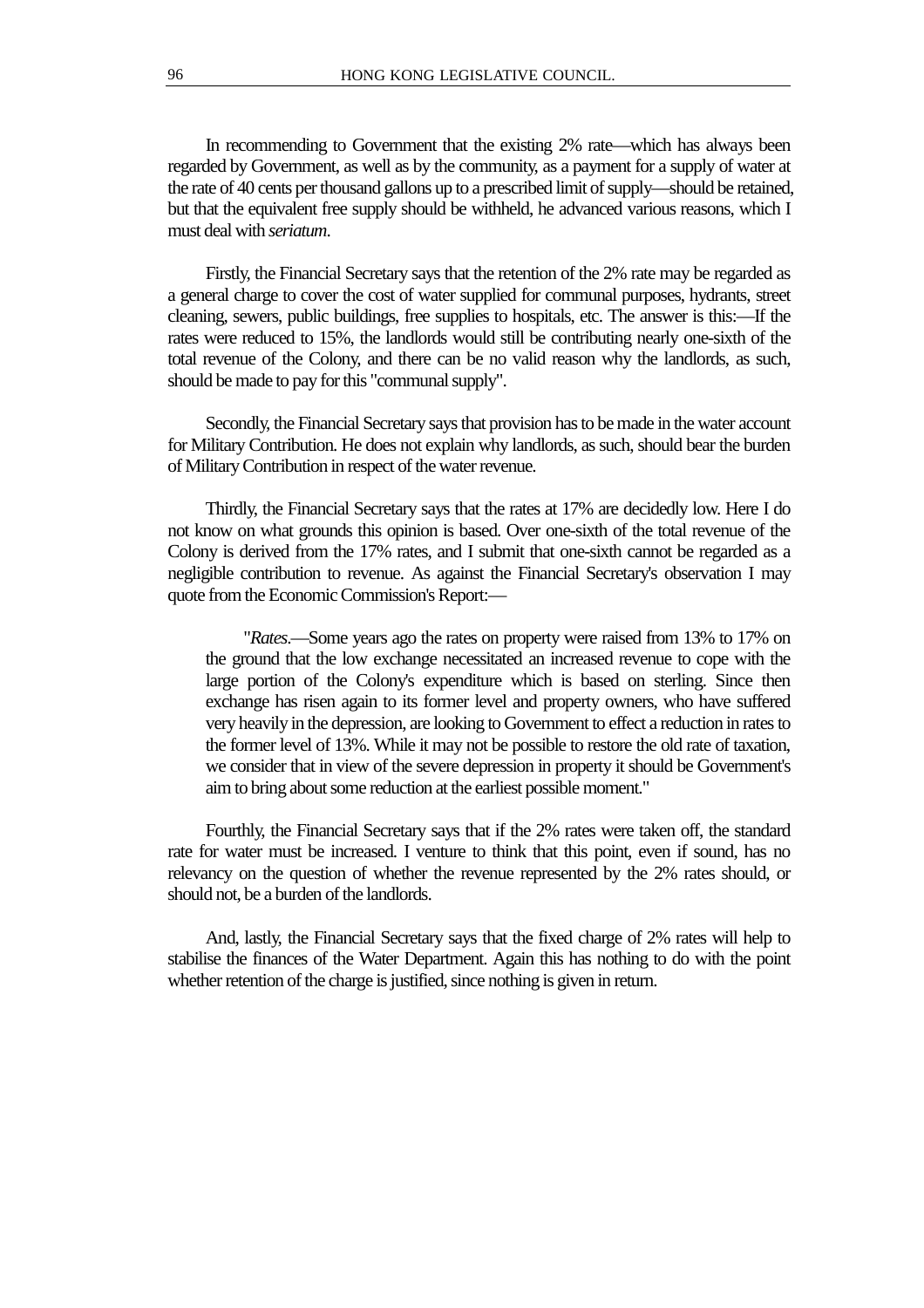I come now to the figures as set out in the Financial Secretary's Memorandum.

Dealing first with Revenue, the Financial Secretary estimates that revenue for water for 1937, on the basis of the new charges, amounts to net \$2,172,927, which includes a sum of \$1,498,200 for charges for consumption, the balance being made up by the 2% rates and by meter rents, etc., less military contribution at 20%.

From the official answers to my questions mentioned above, it would appear that the total revenue from the water service is \$1,617,633.34, made up of \$930,900 calculated on the basis of the new charges for the period 1st January to 31st July, 1938; an actual receipt of \$243,841.02 for meter and fire service rentals; and \$442,892.32 being the 2% rates. Although it was pointed out that meter and fire service rentals being payable in advance, the total figure for the whole year would not greatly exceed the figure for the seven months (\$243,841.02), I cannot but feel that this is too conservative an estimate, for I should imagine that the number of people who commence new businesses, or take new meters for domestic supplies for a period of five months, cannot be negligible. Apart from this it would seem that, based on the seven months' figures as above stated, the revenue for the whole year will be \$1,595,828.57 for water charges, \$243,841.02 for meter and fire service rentals, and \$759,243.97 being 2% rates, making a total of \$2,598,913.56. It will thus be seen that this total exceeds the Financial Secretary's estimate of \$2,172,927 by \$425,986.56.

I am aware that the future revenue for water will be adversely affected by the water restrictions now in force. But the Financial Secretary obviously did not base his estimate of water revenue on the possibility of drastic water restriction, and I am content to show that, apart from water shortage which could not have been foreseen, his estimate is on the conservative side by over \$400,000.

Coming now to Expenditure, I submit that actual detailed figures by way of proper balance sheets, etc., alone can prove whether the estimates of \$330,627 for staff charges, and \$591,834 for maintenance charges, are, or are not, excessive. But the proposed charge of 2% (for 50 years) on \$15,578,000 on "expenditure from Revenue estimated up to the end of 1937" amounting to \$311,560 cannot, in my submission, possibly be justified. If \$311,560 is struck off from the expenditure side, it is obvious that the water revenue can be reduced by this amount.

No figures have been produced to show how the alleged past capital expenditure out of Revenue of \$15,500,000 is made up, and I, for one, am curious to see those figures. The Economic Commission's Report states that the Commission was informed that the capital outlay, prior to loans, was \$10,000,000. If \$10,000,000 does really represent the whole of the capital outlay on waterworks from the beginning of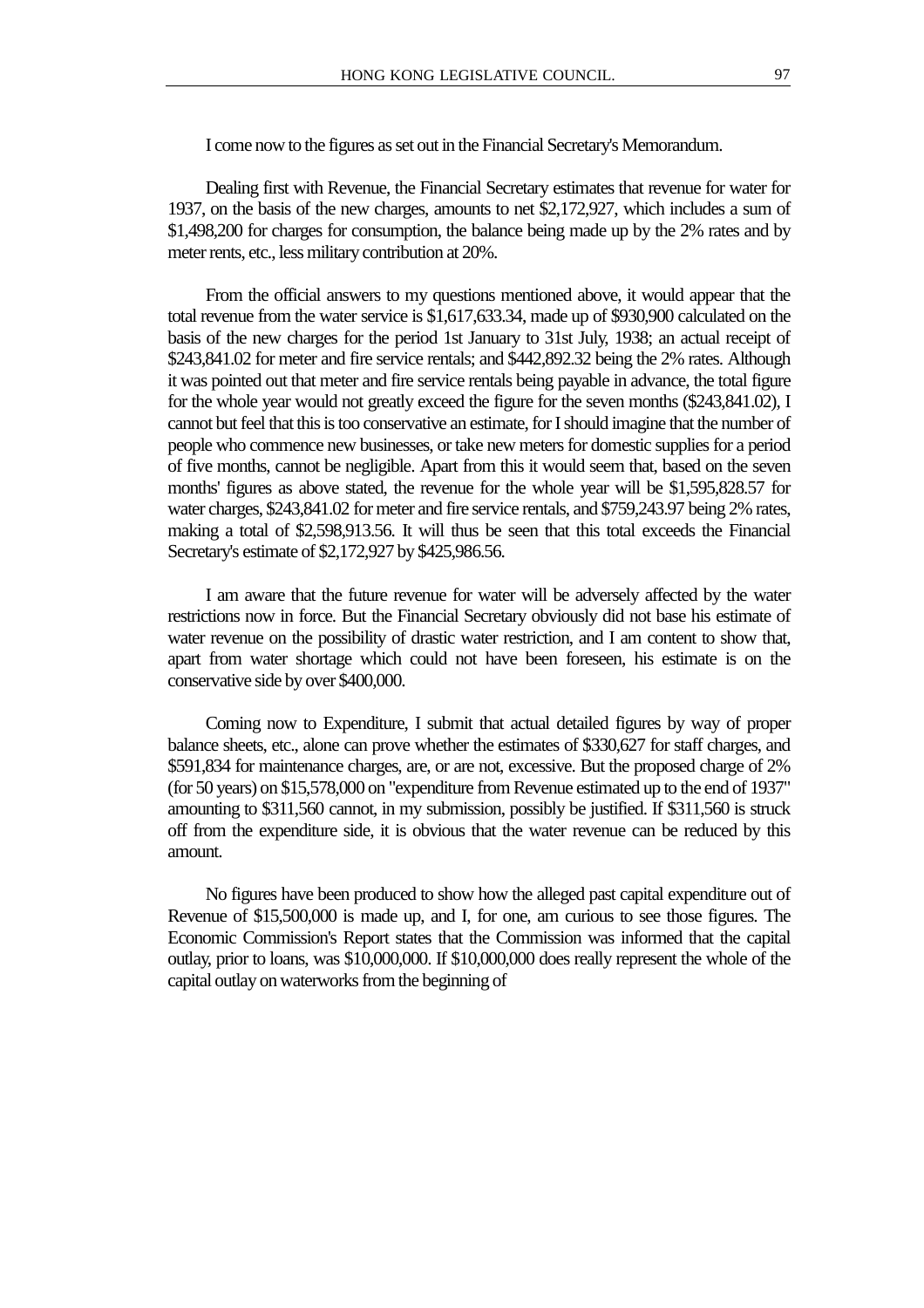the Colony up to the date of the Economic Commission's Report, then I should be interested to know when, and how, the extra \$5,500,000 was spent.

In the figures supplied by the Water Department to the Economic Commission there was an item for "depreciation 1½% on capital outlay of \$10,000,000 prior to borrowing". Of course this charge is in essence the same as the proposed charge of 2% on over \$15,500,000, and in connection with this charge this is what the Commissioners said:—

"... It was admitted that in point of fact (*a*) the works had been fully paid for out of past *revenues*, (*b*) that the annual depreciation of \$150,000 was not earmarked or credited to a reserve fund which could be drawn upon for renewals, but was simply paid into the general revenue of the Colony, (*c*) that depreciation was charged annually upon the full capital value of \$10,000,000 and not upon the depreciated capital value, (*d*) that normal replacements were covered by maintenance charges under Public Works Recurrent, (*e*) that extensions and small developments were covered by Public Works Extraordinary and, finally, (*f*) that in the event of a catastrophe rendering necessary renewal of a major work, the undertaking would in all probability be financed out of loans.

"In these circumstances, we cannot agree that there is any justification for the inclusion of this item in Maintenance Charges on Waterworks. To so include it is to mix capital expenditure with revenue, which is contrary to the principles of sound accountancy. The capital outlay of \$10,000,000 has already been fully paid for out of revenue and any major replacements which may become necessary in the future should be dealt with as they occur, preferably by means of loans. In our opinion it is quite unnecessary to burden the revenue derived from water with an annual charge of \$150,000 for depreciation."

I need not say more to show the injustice of the proposed charge. But it will be observed that the Commission's criticism was based on the assumption that past capital expenditure had in fact been paid out of past revenue generally, and not specifically out of Water Revenue.

But I am not prepared to make any such assumption. Indeed, it may very well be that on a proper account being taken, from the beginning to date, of water expenditure on the one hand, and of water revenue on the other, it will be shown that revenue exceeds expenditure by a very large sum, and that in so far as the past capital expenditure was paid in the past out of revenue, that revenue actually represented "profits" from the water account. In this connection I would like to refer to what I stated in this Council on the 7th October, 1936:—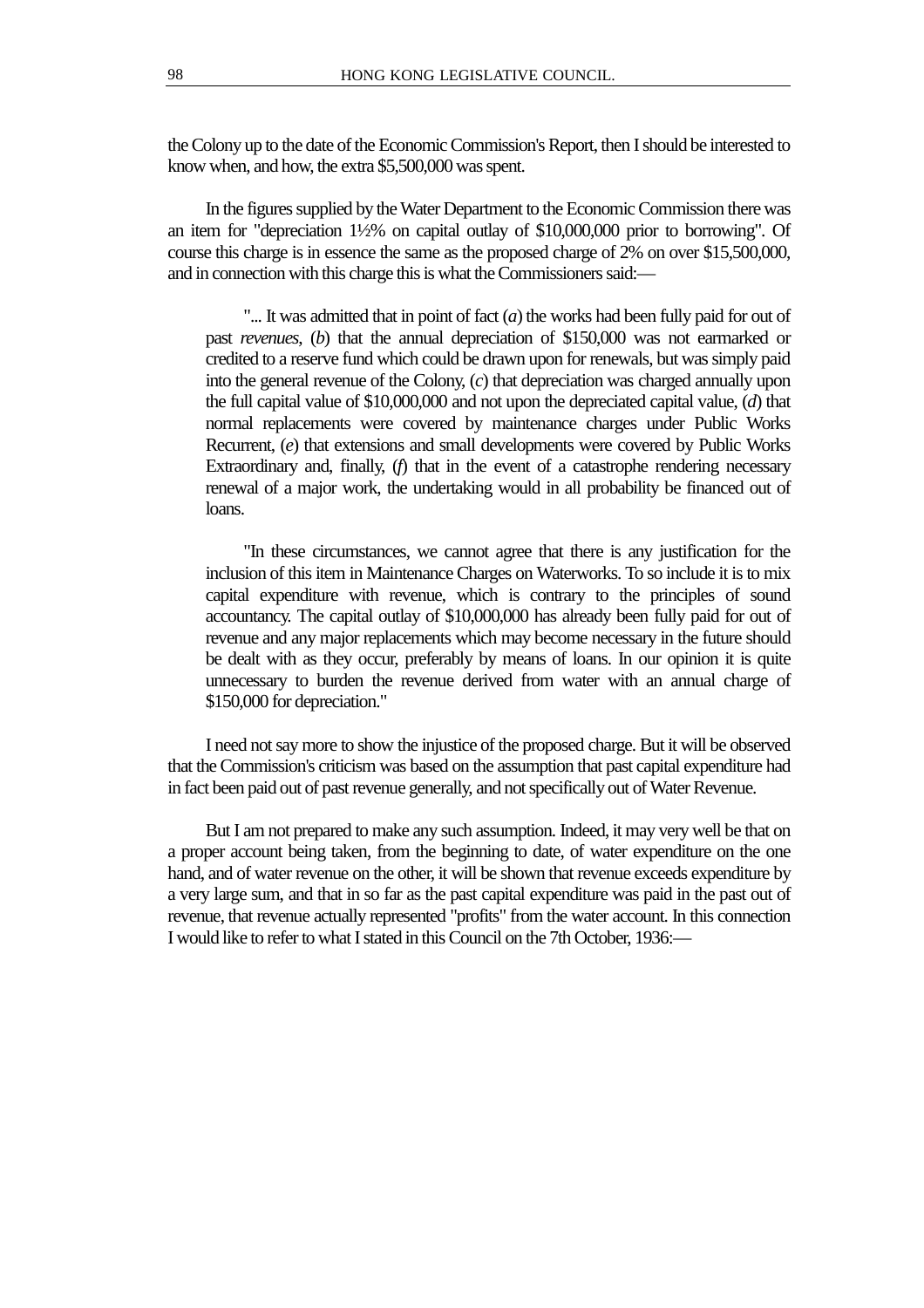"The Hon. the Director of Public Works was kind enough to supply me with certain figures in respect of the period 1920 to 1935. The figures show expenditure for maintaining Waterworks on the one hand (which comprises Public Works Recurrent and Salaries attributable to the Waterworks), and, on the other hand, the net revenue derived for Water (which comprises water excess charges and the "water rates" (2 out of the 17 per cent. assessment).

From 1920 to 1935 the total expenditure for the whole period amounted to just over \$7,000,000, and the total revenue came to just over \$22,800,000, showing a net profit obtained by Government from Water of about \$15,800,000 ...."

Admittedly the whole of the past capital expenditure has been paid for out of General Revenue, and I have attempted to show—I hope successfully—that it has in fact been paid out of Water Revenue. This being so, why the consumer should now be made to pay anything in respect of this past capital expenditure defeats my comprehension!

Much has been said about Military Contribution. I hope that some equitable solution of this thorny question will be possible. In the meantime I would like to observe that military contribution at 20% has already been paid on the so-called past capital expenditure of just over \$15,500,000, and that payment by way of an annual interest on this sum at 2% will of course involve an annual further payment of military contribution at 20%.

In the modifications of the Financial Secretary's proposals mentioned earlier in my remarks, it was stated—

"In order to meet objections to the repayment from water revenue of past capital expenditure out of General Revenue, it is proposed that the sum of 2% of that capital, intended to be devoted to such repayment, should instead be used to build up a Renewals Fund which will be available to meet large renewals of capital equipment and will thus in future save further borrowing or expenditure from General Revenue Account."

It must be plain to any fair-minded person that the above quotation does not pretend to answer the criticisms against this particular charge which had been placed before Government. Our objection is not directed to the question as to how this annual sum of over \$300,000 should be used; it is directed to the retention of this sum as an item on the expenditure side when, on the figures of revenue and expenditure supplied by Government, such retention is not necessary in order that the actual expenditure may be paid for by actual revenue.

It is interesting to observe that the "modification" had in fact been considered and rejected by the Financial Secretary in his original memorandum, as the following quotation clearly shows:—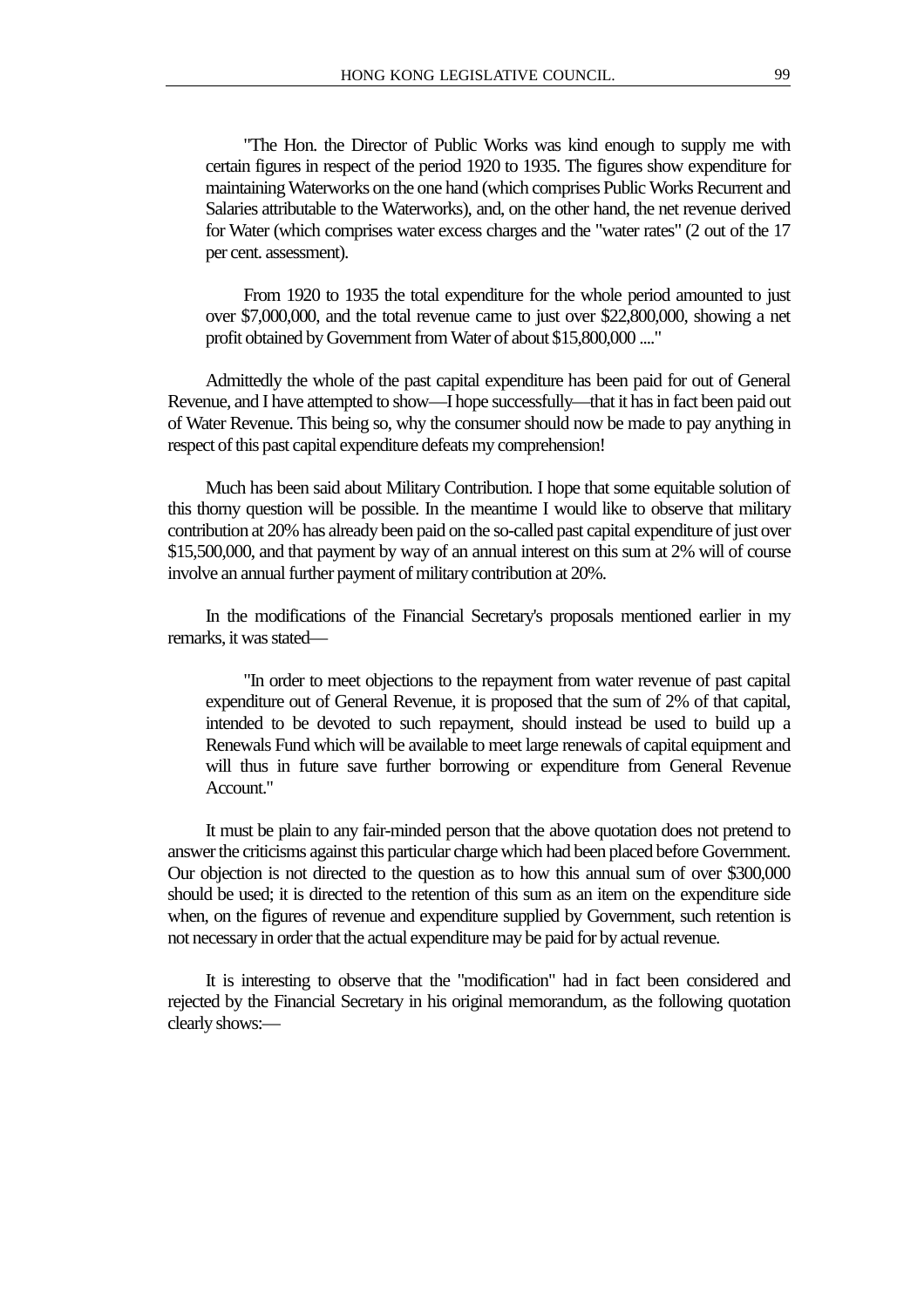"In principle I think it is most desirable that there should be provision against the contingency of renewal of all works and equipment which may be expected to require renewal within a reasonable period of time, as is the common practice of other water undertakings and similar enterprises. The proper accounting procedure is to build up a Renewals Fund to which such expenditure can be charged. In the absence of such a fund the cost of renewal must be met by other means; e.g., renewal of the cross-harbour pipe line is now necessary and will have to be met from loan. There is, however, a factor in Hong Kong finance which forces a departure from orthodox principle—the military contribution. If annual contributions were made to a Renewals Fund and revenue raised from water charges to cover such contributions, military contribution of 20% would have to be paid on such revenue. The gross additional revenue to be collected would therefore be 25% more than the Renewals contribution. On the other hand if renewals are in due course financed from loan the charges on such loan will, if present practice is maintained, be deductible from the revenue assessable to military contribution. Unless and until there is a change in the military contribution system, therefore, the balance of advantage lies in making no current provision for renewals but financing them in due course by loan. Any "surplus" of revenue which may arise should, as already indicated, be regarded as available for renewals."

And yet the public is now being forced to finance renewals, not out of a loan (in which case the liability is equitably apportioned between the present consumers and posterity), but out of current revenue which is liable to a 20% payment for Military Contribution, and against the authoritative and expert views of the Financial Secretary set out above.

For the reasons indicated above I submit that, however much opinion may differ as to the other items of expenditure set out in the Financial Secretary's Memorandum, there can be no question that this gratuitous charge of over \$300,000 a year as a working expense of the Water Department is unjust, and cannot possibly be justified.

Apart from all questions of figures, the Financial Secretary's proposals are unsatisfactory for one reason which is fundamental, namely, that the charges do not take into account the difference between a necessary supply represented by a minimum consumption per head per household, and waste, or extravagant use, represented by a consumption in excess of such minimum consumption.

The desirability of making a more or less nominal charge for the initial minimum supply is frankly admitted by the Financial Secretary, and was stressed by no less an authority than a former Governor in this Council—Sir William Peel. I fear that one inevitable consequence of the new scheme is that the very poor will increasingly resort to the use of street hydrants, with all its obvious objections from the point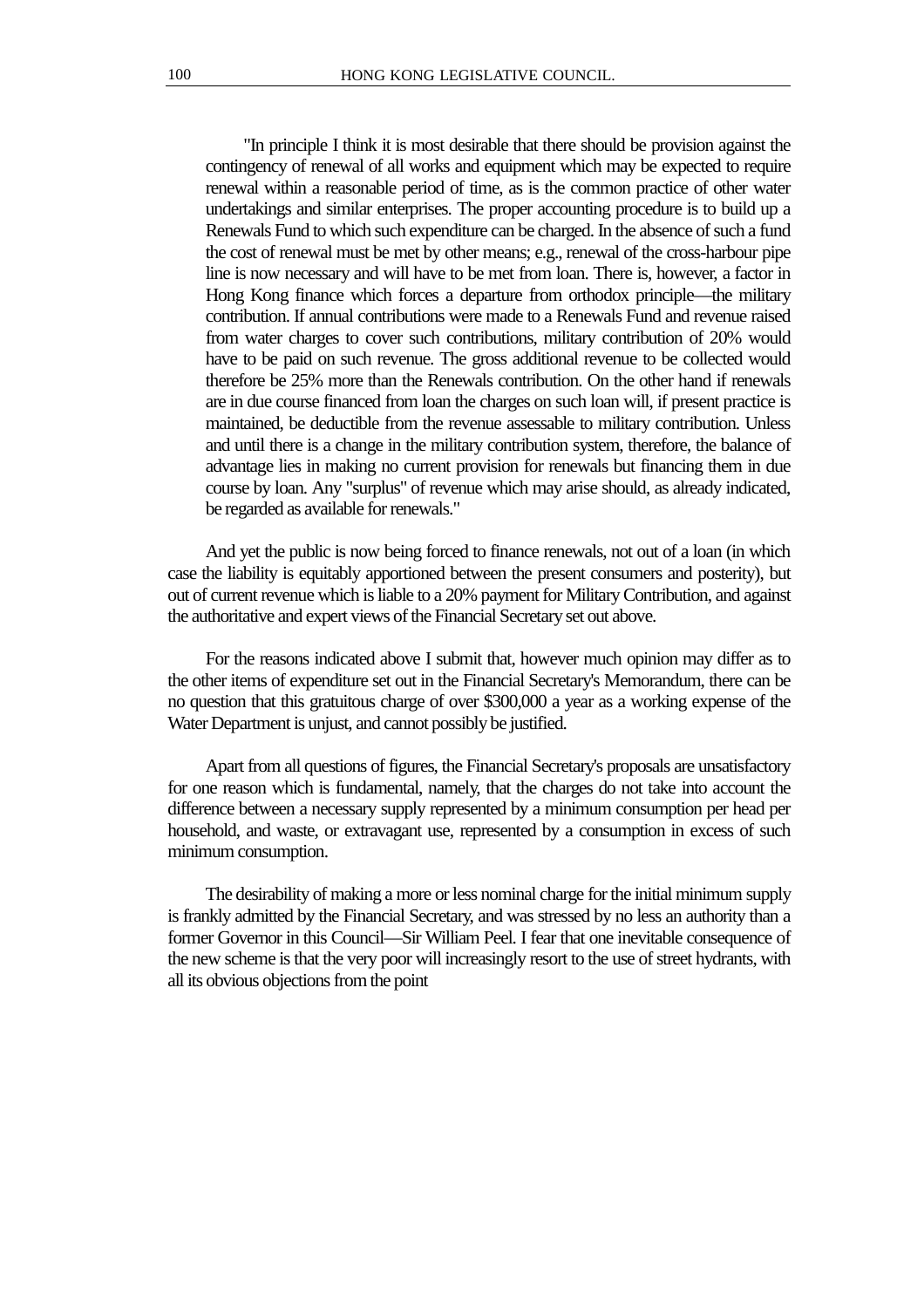of view of public health and hygiene. It seems to me a real pity that a scheme conceived in the noble spirit of helping the poor at the expense of the rich should contain factors which make the realization of the aim in view, a matter of such patent impossibility.

When meters per floor have been installed the effect will be that in many cases the burden of water charges will be shifted from the landlord to the tenant, and I beg most respectfully to concur in the view expressed by the Financial Secretary, in paragraph 15 of his Memorandum, and I do earnestly appeal to the landlords to adjust their rents in consequence of the fact that the liability for water consumed has to be met by the tenant.

Before I sit down I should like to pay a sincere tribute to the Financial Secretary for the obviously fair and sympathetic way in which he has tried to deal with this difficult problem, and for his manifest concern for the poor. His and Mrs. Caine's work and efforts in the cause of social improvement in the Colony, have won the appreciation and gratitude of the Chinese community. It is therefore with genuine regret that I have felt it my duty to make the criticisms I have on his proposals. My own impression is, that if he could have formulated a scheme without having to reconcile the irreconcilable views of different Government departments, it would have materially differed from that now presented to this Council.

Since Government has announced that it intends to proceed with the Financial Secretary's proposals subject to the modifications indicated above, and since this Bill forms part of such proposals, I regret that, as a matter of principle, I must record my vote against this Bill.

HON. DR. LI SHU-FAN.—Your Excellency,—As my colleagues, the Hon. Mr. Chau and the Hon. Mr. Lo have dealt with the various aspects of the Bill so systematically and comprehensively, there is little I can usefully add. I wish to associate myself generally with the remarks made by the Hon. Mr. M. K. Lo, whom I regard as an authority on the Colony's water problem.

However, there are certain points which I wish to emphasize and to bring to your notice.

Despite the expressed policy of the Government in the past not to make water a source of revenue, I am surprised to find from the Government's proposals as set out in the Financial Secretary's memorandum, that this is not the case. I consider any policy which has the effect of making a profit out of the public water supply, however small, is based on unsound premises. This may be refuted but it cannot be denied that the proposed charges are not excessive and inequitable. Such a policy is not only unsound but is a menace to public health. This is so when you remember that the poor will have to pay for every drop of water used after the free allowances are abolished, and that epidemics usually originate from the slums—the districts of the poor.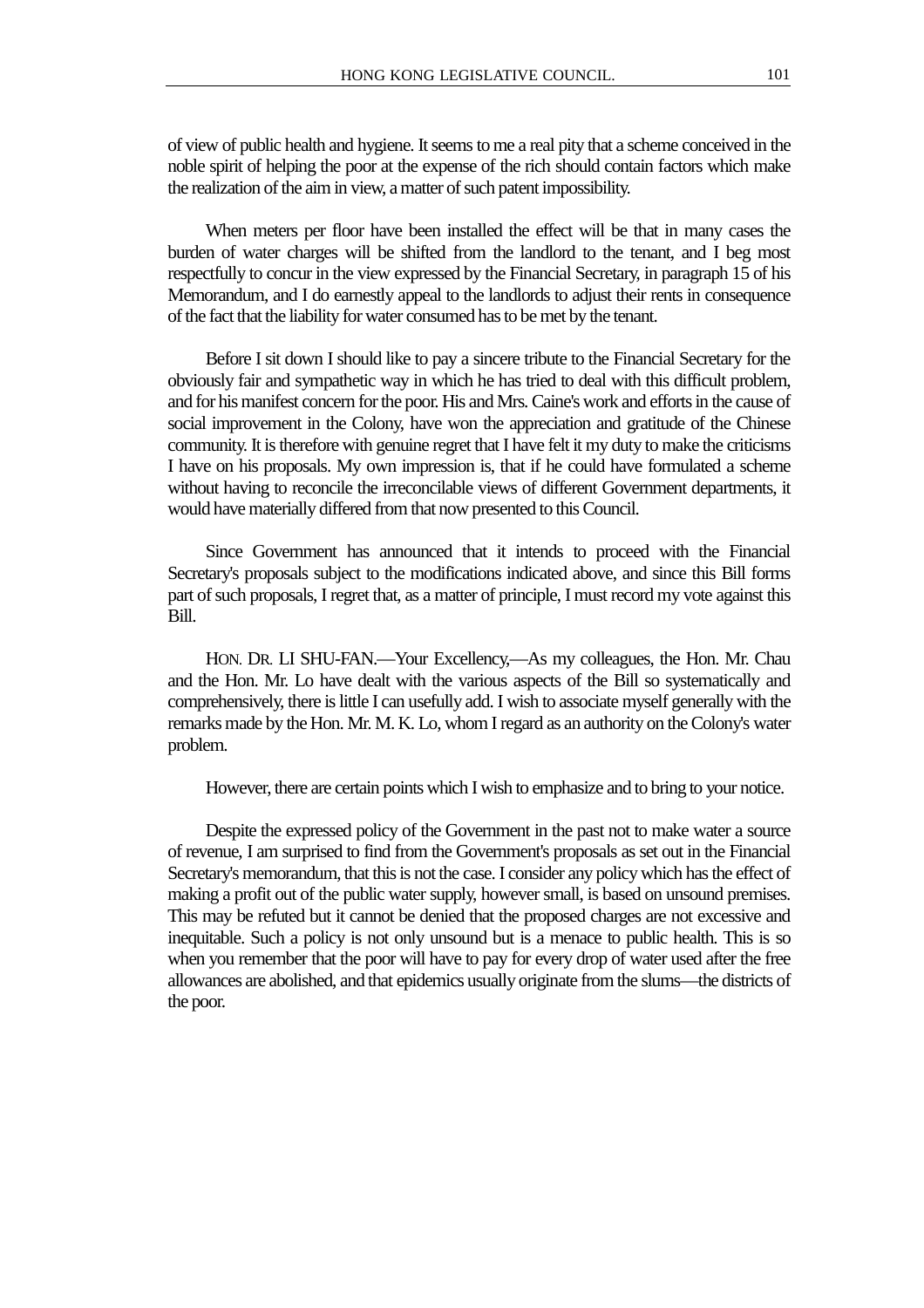The adoption of the new scheme will undoubtedly have the effect of forcing the poor to resort to the supply of street hydrants. If so, I can envisage the days of the rider-main, when people will be kept waiting and perhaps fighting for hours for a bucket or two of water. As an example of the unfairness and the inequity of the new scheme, I may quote the charge for the Peak District, which is 45 cents per thousand gallons even though the extra cost of pumping to the Peak District alone, is 30 cents per thousand gallons. Actually then, Peak residents will pay 15 cents, whereas the rest of the Colony on the lower levels, including the poor, will pay 25 cents per thousand gallons.

I note in Appendix III of the proposed Ordinance, under the heading of 'Free Allowances of Water', that the Royal Hong Kong Golf Club of Fanling is given a supply of six thousand gallons per day free of charge. I can understand and heartily endorse special grants to the hospitals and charitable institutions as enumerated in Appendix III, but can this club by any stretch of imagination be considered under the same category? In fact, this club, like the Peak District, is exclusively reserved for the privilege of Europeans. Under the circumstances, is it fair that 97 per cent. of this Colony's population be asked to pay for the privileged few?

I regret that as the Bill is so unsound in principle and not in the best interest of the people, I am compelled to register a vote against it.

THE FINANCIAL SECRETARY.—I should like, to begin with, to refer to the closing words of the Hon. Mr. Lo's speech. He refers to the difficulties of reconciling the views of different Government departments. In this instance it is not only a matter of reconciling the views and interests of different Government departments. There is a wide variety of interests among the whole community; the interests of landlords are not those of the tenants; the interests of the Peak residents are not the interests of the residents on the lower levels, there are domestic and trade consumers, and any scheme for water finance is bound to be imperfect from the point of view of any one of these interests. I cannot hope, therefore, to answer to everybody's satisfaction all the criticisms that have been made. In practically every issue which has been raised in this Council and in every discussion on this subject, it has been necessary to take the balance of advantage.

Secondly, the Hon. Mr. Lo made reference to the statement that the views expressed by the District Watch Committee and the Chinese Chamber of Commerce had been taken into consideration in framing the modified proposals, and expressed some doubt as to whether they had been really considered. But I can assure him they have been most carefully considered, and it does not follow that because all the suggestions of these bodies were not incorporated, they were not considered.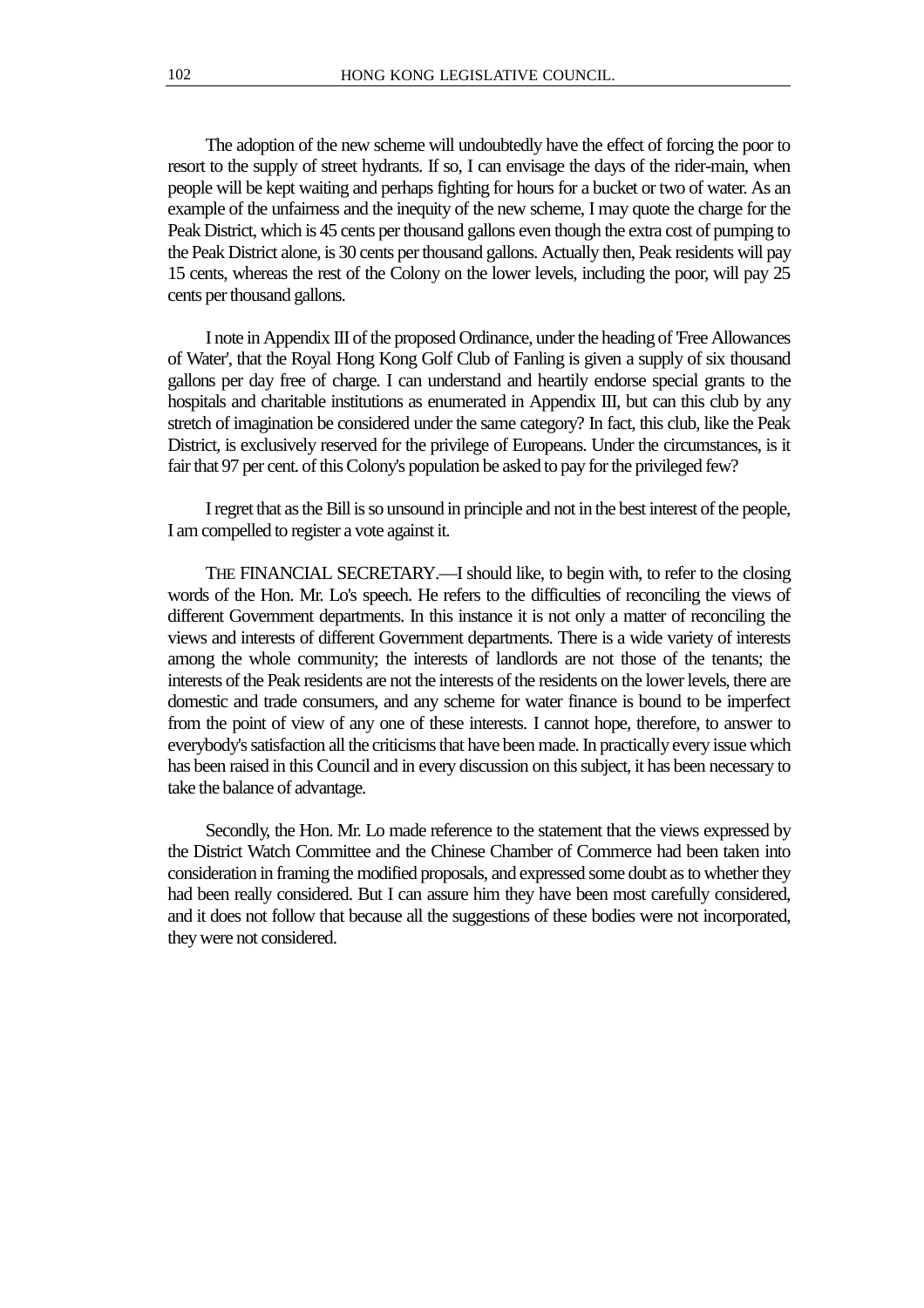The Hon. Mr. Lo further, in the opening of his speech, indicated that he had hoped that the revised scheme of water finance would result in reduced charges but I think I may say that my own object and the object of the Government in attempting the revision of water finances was entirely independent of any desire to reduce or to increase the charges. The object was to find out what, on a fair calculation of the true cost of the undertaking, was the burden that should be borne by the water consumers, and then to distribute that burden fairly between the different classes of consumers.

I understand from the Hon. Mr. Lo that he fully accepts the principles of that procedure and it is really on the details of the estimates of costs and the method of distributing the burden of charge, that we differ; and I propose therefore to go through the principal points made by the Hon. Mr. Lo and other Hon. members who have spoken on the subject. Firstly, there is the question of the charge on Peak consumers of which, I think, there is a good deal of misapprehension. On the surface it looks as if the Peak resident was being benefitted by a reduction in charge from a net 85 cents per unit to 45 cents, but it is the case that a majority of the Peak residents now get the whole or a great part of their water within their free allowance. The net result is that in future they are going to pay more by paying for every gallon consumed at a lower rate than they have formerly paid for their excess. If these charges had been in force in 1937, the Peak residents, as a whole, would have had to pay, in addition to the two per cent. rates, \$12,203 as compared with \$7,088 actually paid; that is, they would have to pay more than \$5,000 extra as a result of this change.

Secondly, as regards this \$1 charge, which is stated to apply to the Peak, it does not apply only to the Peak residents and it is more properly to be regarded as a charge for water used for flushing. All water in the Peak is available for that use and therefore a dollar rate is charged all over the Peak, but this is also charged on every property, including a considerable part of the mid-levels, where water is used for flushing, and the reduction, if it is a reduction, will apply to these properties equally.

Much more important is the fact that for the poorer class properties—the Chinese tenements—there is no doubt whatever that the revised scale of charges will result in a lower total charge on the basis of 1937 consumption of water than the present charge, inclusive of the two per cent. rates in each case. That is because the average Chinese tenant uses such a great deal of water in excess of his free allowance that the reduction in the charge on excess consumption more than offsets the increased charge on what was formerly allowed free. A number of typical properties have been examined and in every case it has been found that this is the result. I naturally cannot quote a particular case in Council but I am quite willing to show the Hon. Mr. Lo or any Hon. member the figures if they desire to see them. The people who will pay more as a result of these charges are the residents in better class domestic properties in the Peak and elsewhere,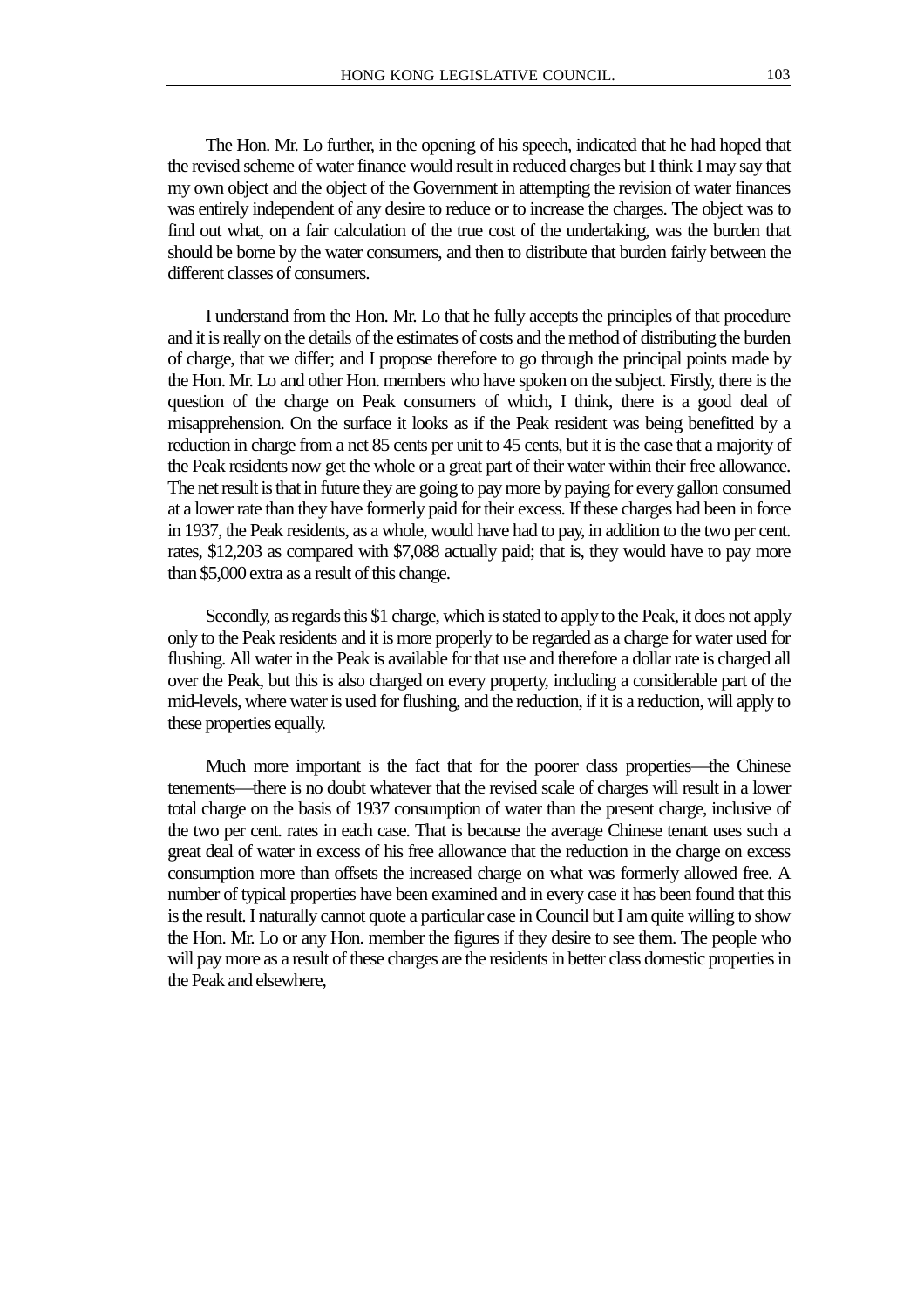and the large office blocks, hotels, etc., in the centre of the city; but the poor people or the landlords paying in respect of poor people will definitely pay less.

The next point is the continuance of the two per cent. rates. On that I venture to suggest that all the criticisms that have been made are invalid because they assumed that the present rate is borne by the landlord. It may be paid in the first place, but I cannot believe that the rates are not in fact incorporated in the rent, and if the rates were reduced, in the course of time the rent would be adjusted and eventually the tenant pays and not the landlord. Therefore, the criticism that the landlord is being asked to bear the burden of the military contribution, etc., is not true. It is the general community, in its capacity as the occupier of a house or floor or part of the floor, which is paying that taxation.

Next, the Hon. Mr. Lo differed from me in my comment that the rates here are on the whole low. Well, possibly our standards differ. I come from England where a rate of 40 per cent. is regarded as extraordinarily low. I think it may be found that rates in Singapore are substantially higher than here, and in comparison of the proportion of the rates to the total taxation, I think it is forgotten that this Government is also a municipality and that no municipal taxes are paid. Indeed, I think the total rates paid in England are certainly not less than one-sixth of the aggregate revenue of the central and municipal governments, and in addition, of course, in England the owner or occupier of the property has to pay income-tax; so I don't think it can be seriously argued that the rates here are higher.

Finally, on this question of the two per cent. rates. It is suggested that it is immaterial whether the charge collected in that way is transferred to the water charges. As I said in my original memo, a transfer of that kind would be a transfer from the better-off class of the community to the poorer class and if the Hon. Mr. Lo's theory that the landlord bears the rate were conceded, it would be even more obvious that a transfer of that nature is wrong.

His next point was the estimates of revenue. He took the figures of the first half of 1938, an exceptionally dry period and at a time when the population of the Colony was artificially swollen and when water consumption was abnormally high. I don't think, therefore, that it would be in the least prudent finance to frame and to govern the water charges on the basis of that exceptional period of six months. But in any case, the Hon. Mr. Lo ignored the fact that additional consumption meant additional expenses, and apart from the inevitable increase resulting from the actual increase of consumption there are higher costs for supplying of water—this year, for example, in the increased cost of coal. Even in that half year, the increased expenditure would go a very long way to offset the increased revenue.

On the expenditure side, the principal criticism is as to the charge for renewals. Here, I think perhaps too much emphasis has been laid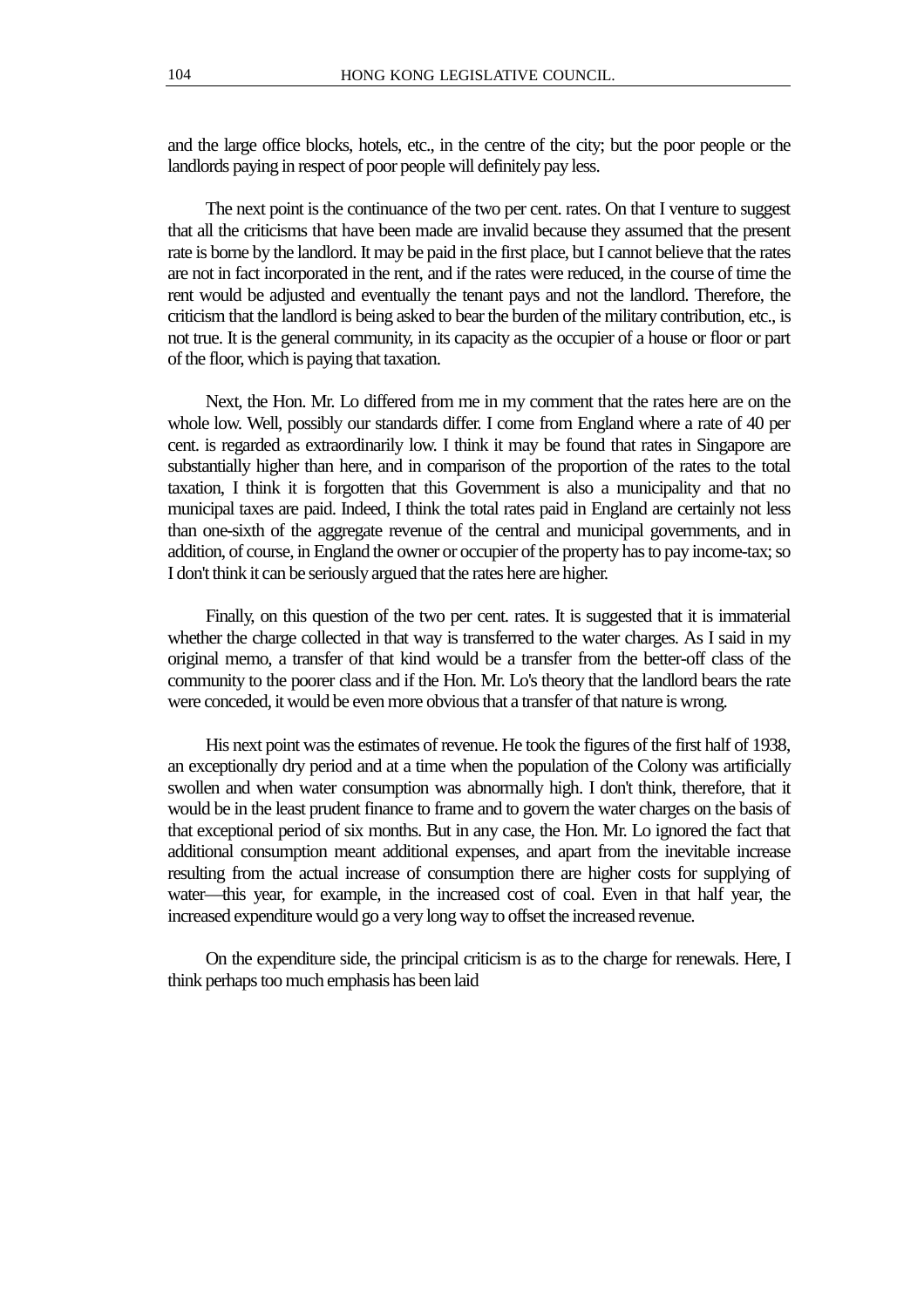on the past because any such contribution is necessarily calculated on past expenditure, but the real purpose of such contribution is to provide for the future. From time to time renewals are required, or such expensive repairs as to amount to renewals. Unless money is set aside to provide for these renewals as they arise, they have got to be financed either by new loans or by money found from general revenue. It is always very pleasant to finance new works out of loans but it is never sound if it can be avoided and I am quite sure that if these water undertakings were in the hands of a public utility company it would certainly put a sum aside every year to provide for the renewals. I am equally certain that the provision would be larger than is proposed by Government. It may, for instance, be instructive to compare a provision of that nature made by a utility company in this Colony. The Telephone Company is permitted under its Ordinance to set aside provision for depreciation of its capital equipment, and also contributes to a reserve fund designed to pay off the whole of the company's capital within the period of its extensions. In this case we are merely proposing to set aside a small provision to provide for future capital replacements.

In that connection the criticisms of the Economic Commission which the Hon. Mr. Lo referred to are very instructive. They objected to former provisions for depreciation, included in the P.W.D. figures, because, among other grounds, the sum provided for depreciation was not ear-marked or credited to a reserve fund which could be drawn upon. This is precisely what we intend to do, to set aside a separate fund, which will not be available for general revenue. Replacements used to be covered by maintenance charges under Public Works Recurrent, but now replacements will be charged to this fund and will correspondingly reduce the charge of maintenance which is debited to the water account elsewhere. So I venture to think that the Economic Commission's opinion now would be very different. Looking at it from this point of view I don't think it matters very much whether the original capital expenditure was found from water revenue itself or from the general revenue of the Colony because it still remains desirable to make proper provision for future capital replacements.

Finally, on this point, the Hon. Mr. Lo referred to the opinion I previously expressed on the effect on this particular issue of the military contribution complications. My first answer to that is that, as in all these matters, it is a question of balance of advantage, and the military contribution is only one factor. But my second answer, which is perhaps more convincing, is that I received a private but none the less authoritative hint from the Colonial Office that it was not safe to assume that any future loan raised on the water account would be exempt from military contribution as the last one was.

Finally, all three members have criticised the general basis of the charge and the Hon. Mr. Lo suggests that I had myself admitted the desirability, in principle, of an initial supply at a nominal charge. I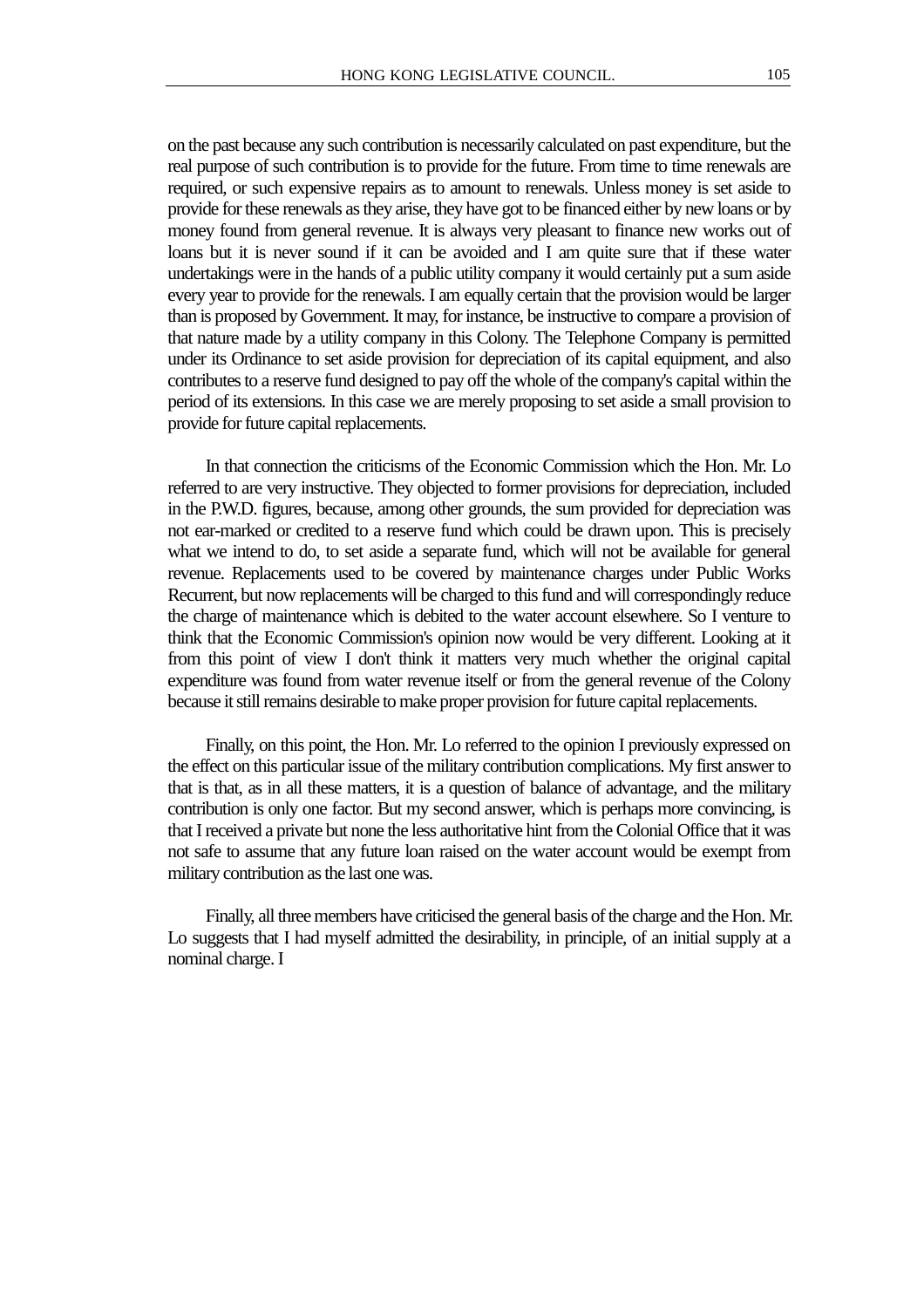do not think that is quite what I said. I think in paragraph 12 of my original memorandum, I suggested it might be desirable to charge much higher rates for supplies over and above the minimum, but I do not think I contemplated a nominal charge for a minimum supply. I think I had in mind the present charge for the minimum supply and something much higher for further supplies.

It has also been suggested that we ought to charge a flat rate and then to allow all water free. I think the answer to that is, simply, that we have not got the water and that we cannot afford to take the risk of the increase in consumption, which would probably result from the complete removal of any monetary deterrent to wastage of water. Here a picture has been painted of poor people being obliged to resort to hydrants. I am afraid I find that impossible to understand. At present, the poor tenant of a Chinese tenement house, if he pays for water at all, pays for it at 42½ cents per 1,000 gallons. In future he is paying 25 cents per 1,000 gallons. I simply cannot understand why he should be more reluctant to use water from a tap when he gets it 17½ cents cheaper. I think the whole criticism is based on a misconception; so far as the poor people are concerned, the free allowance means nothing to them, and the excess they have to pay for already.

Finally, the Hon. Dr. Li suggested that Government should make no profit. I cannot see where that profit has arisen. The only item of expenditure, which is not actual expenditure, is this contribution to renewals, but that is not profit usable by the Government for general purposes: it is allotted purely and simply to renew future water undertakings, and it is the property of the water undertaking. It is also contemplated that if there should be a small surplus of income over expenditure at the close of the year, that surplus will remain the property of the water undertaking and will not be available for the general purposes of the Government. There could be no profit item.

As regards the Fanling Golf Club, I understand there is a specific agreement with the Club whereby it is entitled to this particular allowance.

THE DIRECTOR OF PUBLIC WORKS.—The reason for this so-called free allowance to the Golf Club is due to the fact that when the Golf Club started in 1910 there was no Government supply at Fanling and the Club had to construct their own water supply. About 1920 or 1924, I think it was, quite a number of houses were built at Fanling and the Golf Club was approached to supply water, the Government being unable to do so, and the Club having, in fact, supplied water to one or two bungalows. However, it was found that the development was getting rather large and Government got into touch with the Golf Club and it was arranged that a valuation should be made of the Club's waterworks and instead of paying the Club for the waterworks we should give them free water allowance on the value of their works.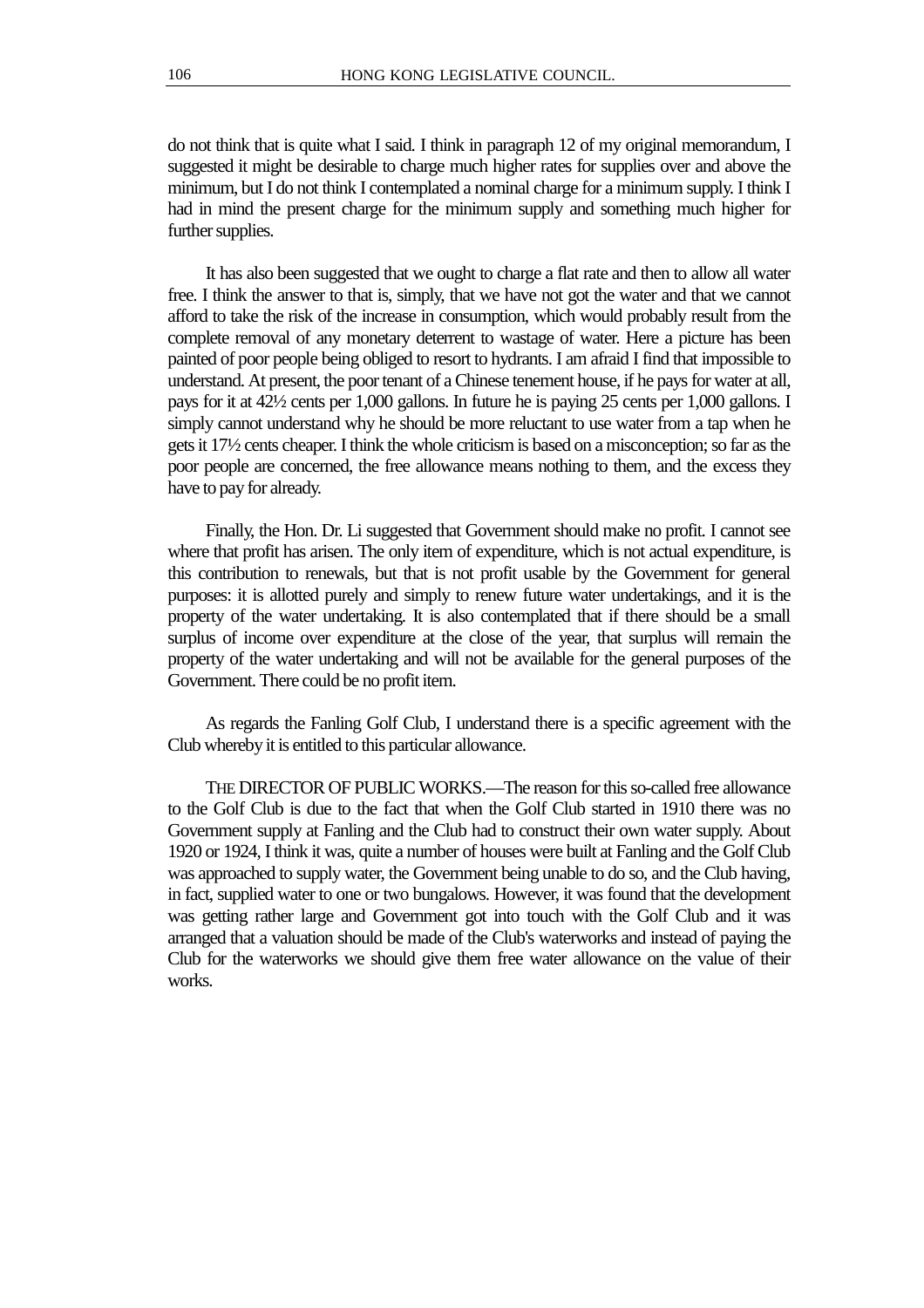H.E. THE GOVERNOR.—Before I put the motion to the Council, I would like to say this: There is one objection which, had it been proved, would have easily induced me to put this Bill back for further consideration, and that is, if it had been shown that the effect of the proposed charges was to react unfairly on the poorer members of the community. I think it must be admitted that the Financial Secretary has proved quite conclusively that the case is the opposite and that the increase of the burden will fall upon those more capable of bearing it and more lightly on those needing relief, and for that reason I propose to put the Bill forward as it stands. On the point of the 2 per cent. renewal, I think Hon. members will agree, when they think them over, that the objections are to some extent academic. I only mentioned the point because having had a long experience of Legislative Councils I have heard Government upbraided for not following the example of business houses and when they did, they never received a pat on the back.

I now put forward the Bill.

The motion was carried by a majority of votes, the Chinese Unofficial Members voting against the motion.

# **NEW TERRITORIES REGULATION AMENDMENT ORDINANCE, 1938.**

THE ATTORNEY GENERAL moved the second reading of a Bill intituled "An Ordinance to amend the New Territories Regulation Ordinance, 1910."

THE COLONIAL SECRETARY seconded, and the Bill was read a second time.

## **DANGEROUS DRUGS AMENDMENT ORDINANCE, 1938.**

THE ATTORNEY GENERAL moved the second reading of a Bill intituled "An Ordinance to amend the Dangerous Drugs Ordinance, 1935."

THE COLONIAL SECRETARY seconded, and the Bill was read a second time.

On the motion of the Attorney General, seconded by the Colonial Secretary, the Council then went into committee to consider the following bills clause by clause:—

# FEMALE DOMESTIC SERVICE AMENDMENT ORDINANCE, 1938.

# OFFENCES AGAINST THE PERSON AMENDMENT ORDINANCE, 1938.

## WATERWORKS ORDINANCE, 1938.

# NEW TERRITORIES REGULATION AMENDMENT ORDINANCE, 1938.

DANGEROUS DRUGS AMENDMENT ORDINANCE, 1938.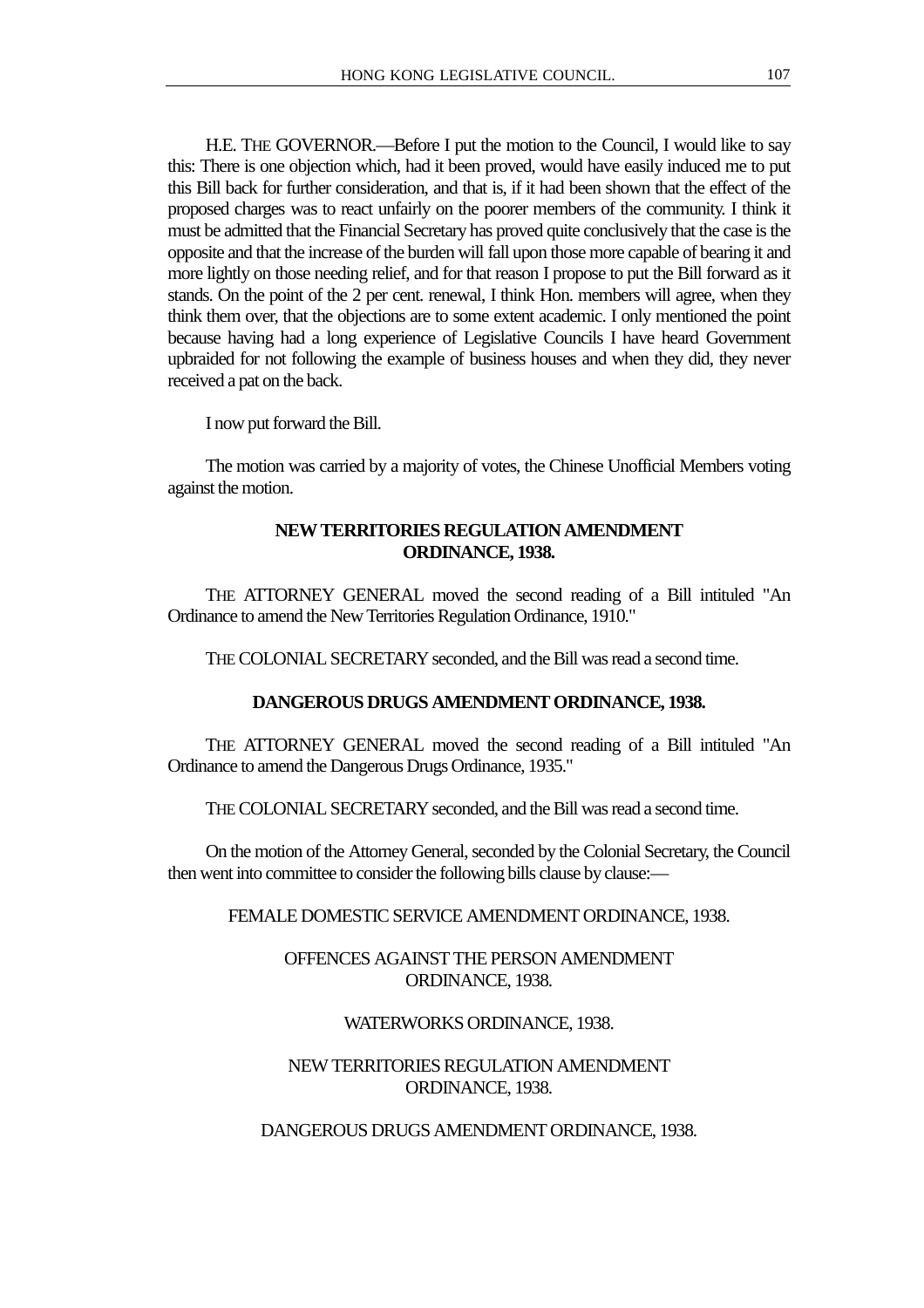THE ATTORNEY GENERAL proposed the following amendments to the Waterworks Bill, which were approved:—

*Clause 2:* Delete (*g*), (*j*) and (*t*).

Renumber remaining paragraphs (*h*) onwards as (*g*) to (*r*).

Add new paragraph:—

"(*s*) 'regulations' means regulations under this Ordinance."

*Clause 5:* Substitute new sub-clause (*a*) as follows—

"(*a*) unless the consumer, within fourteen days from the date of service of written notice in that behalf or such extended time as the water authority may allow, gives an undertaking satisfactory to the water authority to pay, quarterly or at such lesser periods as the water authority may in any case determine, the amount due for charges for water and, annually, the amount due for meter rent, to the Accountant General, in accordance with regulations;"

In sub-clause (*b*), for "requested by the water authority" substitute "which the water authority may require".

In sub-clause (*c*), insert "to the satisfaction of the water authority" after "carried out" in line 2, and substitute "regulations" for "with any of the regulations made thereunder".

*Clause 9:* Delete the marginal reference to Ordinance No. 15 of 1930.

Substitute "Accountant General" for "Treasurer" and add to the end of the paragraph "and may, in the discretion of the water authority and without prejudice to his powers under section 5, be applied to the payment of any money in respect of which the deposit was made and which has not been duly paid in accordance with regulations."

- *Clause 10:* Delete "made under this Ordinance" in the sixth line, substitute "of the service" for "thereof" in the same line, and "prescribed by" for "laid down in" in the ninth line.
- *Clause 12:* Delete "made under this Ordinance".
- *Clause 14:* Substitute "in the manner prescribed by regulations" for "as described in regulations made under this Ordinance".

*Clause 17:* Substitute "Accountant General" for "Treasurer".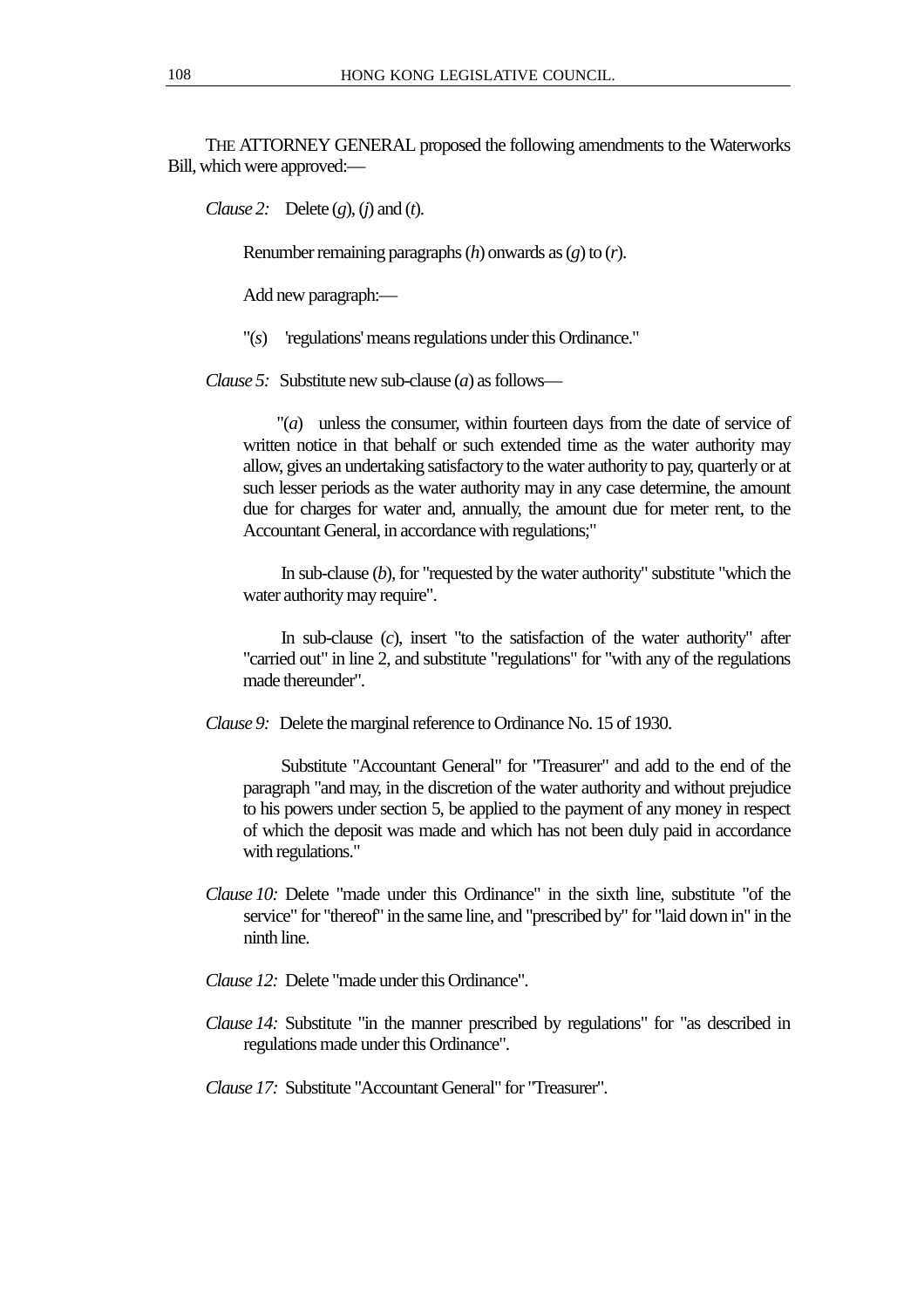*Clause 19:* Delete.

*Clauses 20 to 33:* Renumber as 19 to 32.

*Clause 26, as renumbered:* Substitute "regulations" for "any regulation thereunder".

*Clause 29, as renumbered:*—

Paragraph (2)—Insert "or to become due" after "due".

Paragraph (3)—Delete, and substitute—

"(3) deposits to be made by consumers;"

Paragraph (4)—Delete, and substitute— "(4) fees and8 the payment thereof;"

Paragraph (5)—Delete "for all purposes".

Paragraph (6)—Delete "the grant and amounts of".

Paragraph (10)—Delete "to carry out the construction, alteration and repair of inside and fire services".

Paragraph (12)—Delete, and substitute—

"(12) the construction, alteration and maintenance of inside and fire services, including the keeping of such services clean;"

Paragraph (13)—Delete.

Paragraph (14)—Renumber as (13). Substitute "any" for "an existing" and delete "or not up to standard".

Paragraph (15)—Renumber as (14).

Paragraph (16)—Delete.

Paragraph (17)—Delete. Substitute—

"the taking of water from public standpipes, the regulation or restriction of the persons resorting or desiring to resort thereto, the apportionment or rationing or restriction of the supplies which may be taken therefrom and the giving of powers to police officers and others with a view to such regulation, apportionment, rationing and restriction;"

and renumber as (15).

Paragraph (18)—Renumber as (16). Delete "the right of the water authority to grant permission to use" and substitute "the use of".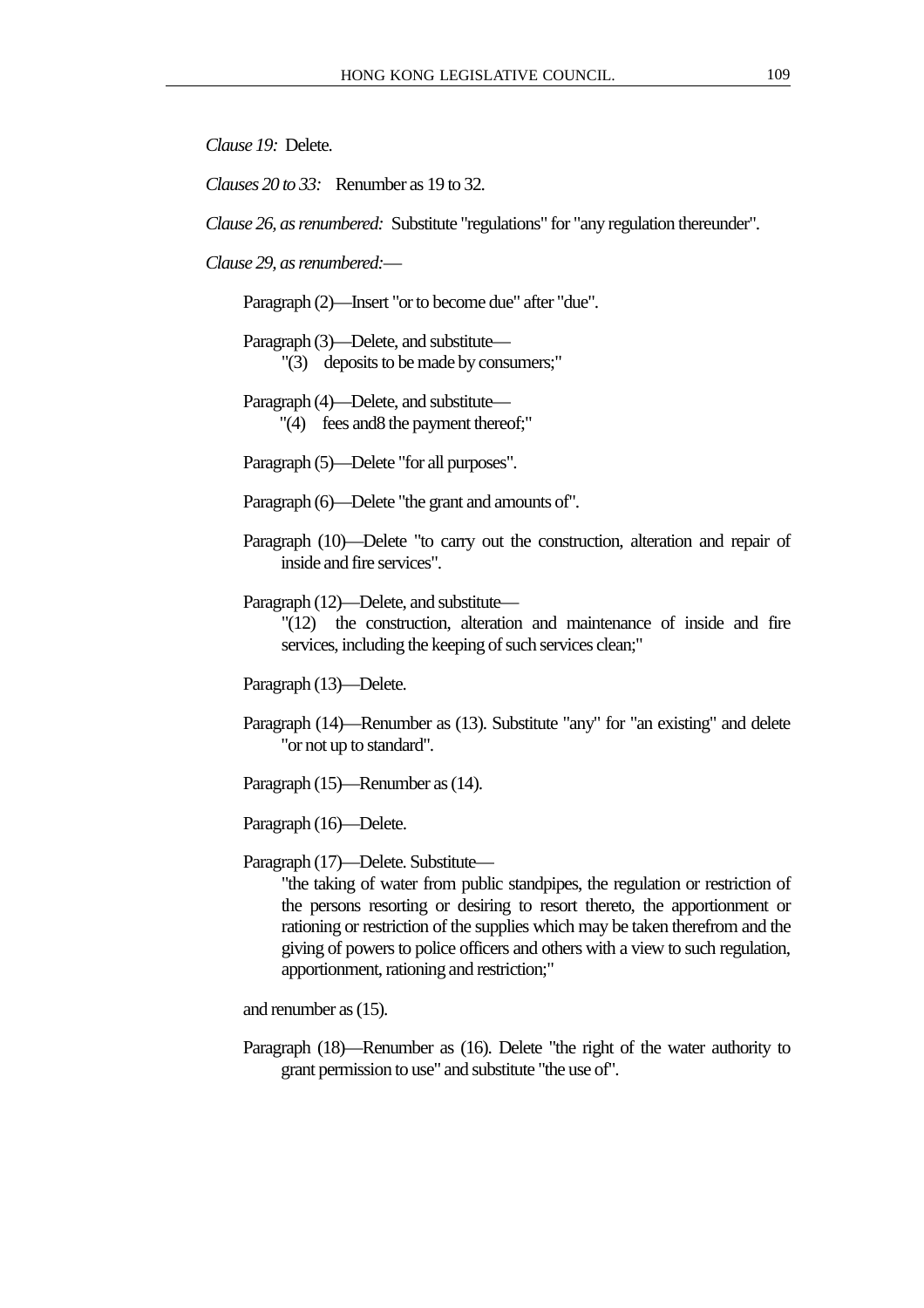Paragraph (19)—Renumber as (17). Delete "the right of the water authority to grant permission to use" and substitute "the use of".

Paragraph (20)—Renumber as (18) and substitute "taking" for "catching".

Insert new paragraph (19)—

"(19) for prescribing anything which is by this Ordinance to be prescribed by regulations;"

Paragraph (21)—Delete.

Paragraph (22)—Renumber as (20).

*Clause 30, as renumbered:* For "the Governor in Council" substitute "regulations made under this Ordinance or by any other Ordinance."

#### SCHEDULE.

*Heading:* For "[s. 31]" substitute "[s. 30]".

*Regulation 2:* Delete the third and fourth paragraphs and substitute:—

"If in any case the deposits or moneys due are not paid within ten days before the date stated on the form, a notice of intention to disconnect the service shall be sent by the water authority on the appropriate form:

Provided that nothing shall prevent action under section 5 or proceedings under section 17 of the Ordinance being taken without notice to the person in default."

*Regulation 3:* Delete the first paragraph, beginning "The decision of the water authority...."

*Regulation 6:* Add a new paragraph at the end, as follows:—

"Free allowances of water are available only for the periods for which they are stated to be given, and no hospital, institution or other recipient of a free allowance of water shall, by using less than its allowance for any one such period, receive any increased allowance for any other period."

*Regulation 11 (d):* Paragraph (1)—Insert at the beginning "Except with the written permission of the water authority".

Add a new paragraph  $(4)$ —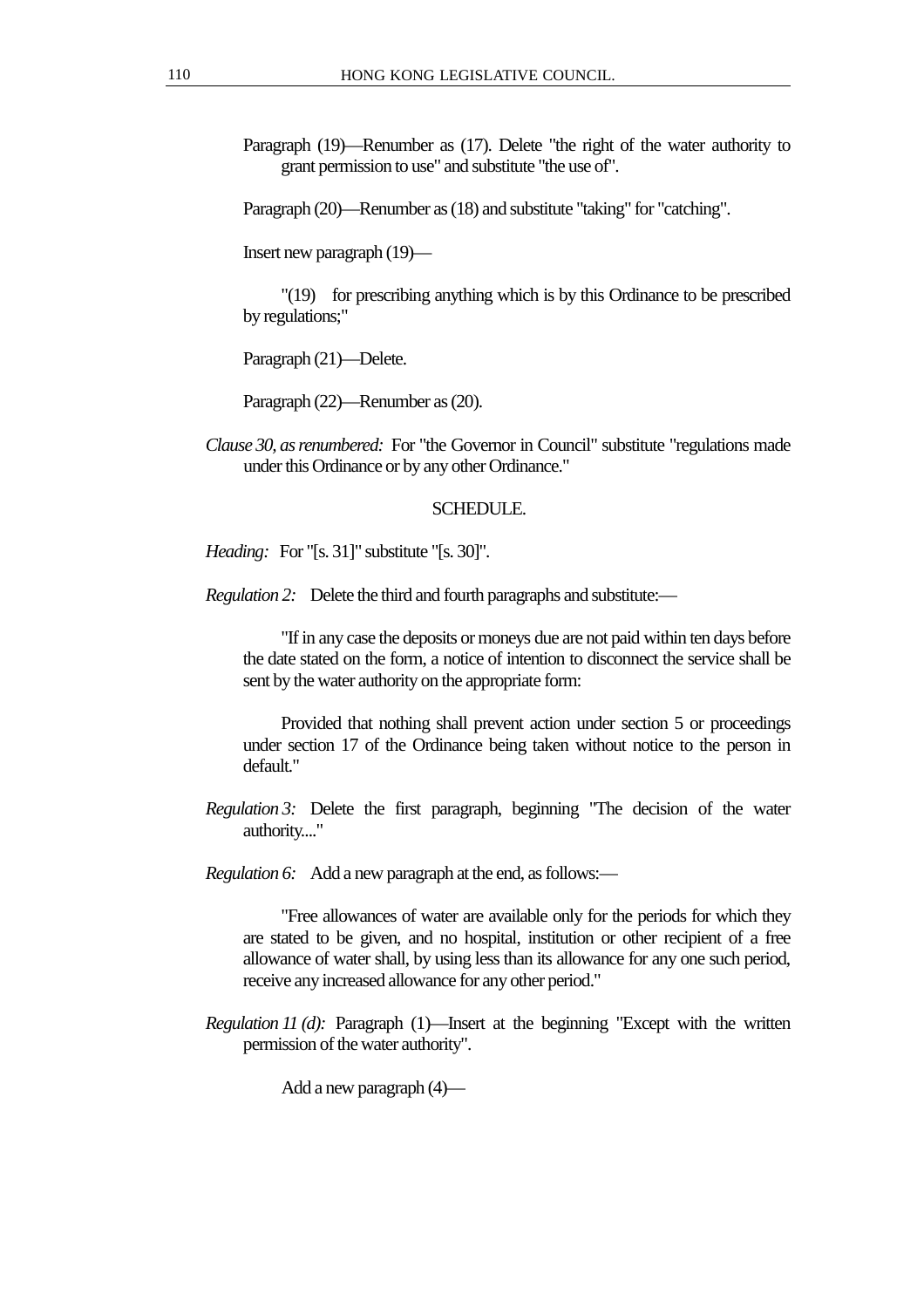"(4) Hot water apparatus generally shall conform to the standards laid down for the time being by the British Waterworks Association."

*Regulation 13:* In paragraph *(c)*, for "allowed" substitute "made" and add "and no longer necessary."

*Regulation 15:* In the second last line substitute "19" for "20".

*Regulation 20:* Substitute "TAKING" for "CATCHING" in the heading.

#### APPENDIX I.

Add at the beginning an interpretation clause as follows:—

"In this Table—

'construction purposes' includes any purpose connected with the construction, alteration or repair of any premises;

any water supplied to piers, wharves or sea-walls, or to any vessel including any water boat lying at or near any pier, wharf or sea-wall, shall be deemed to have been supplied for shipping purposes;

'trade purposes' includes any purpose connected with any trade, manufacture or business other than shipping or construction purposes;

'domestic purposes' means purposes connected solely with the occupation of a dwelling house."

In the prices of filtered water, substitute "for construction or shipping purposes" for "for trade, construction or shipping purposes" and for "for domestic use" substitute "for trade or domestic purposes".

Delete the reference "(*b*) (*iii*) from the Royal Hong Kong Golf Club supply, Fanling ... 25 cents" and renumber (*iv*) as (*iii*).

In the proviso, for "within 30 days of the date" substitute "on the date".

## OBJECTS AND REASONS.

In paragraph 4 (*f*), for "28" substitute "27".

## TABLE OF CORRESPONDENCE.

Delete the item "19—17—Redrafted" and renumber clauses 20 to 33 as 19 to 32.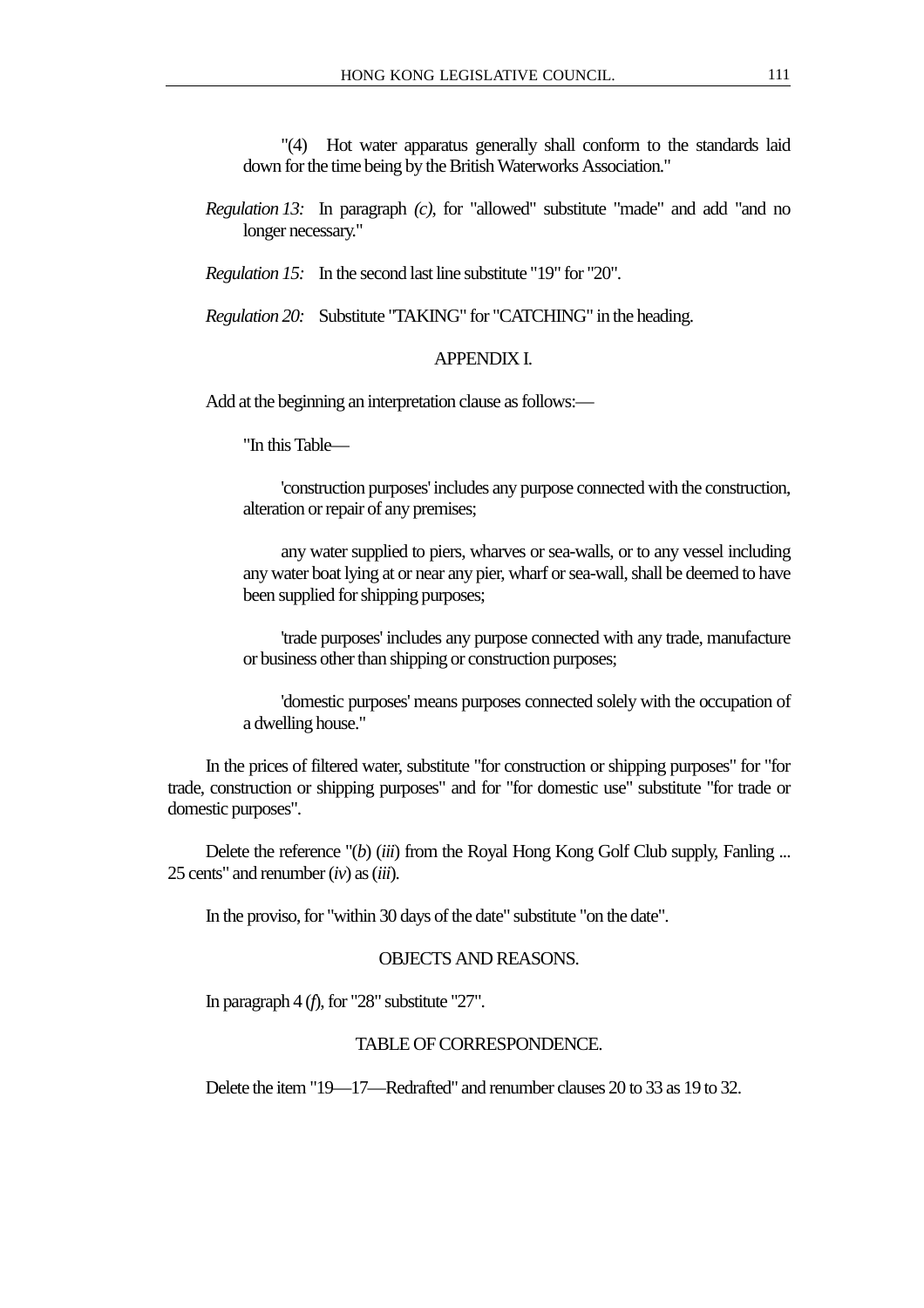THE ATTORNEY GENERAL moved the following amendments to the Dangerous Drugs Amendment Ordinance, 1938, which were approved:—

In Clause 3, the additional paragraph to new Section 21A of the principal Ordinance, Sub-section 4, namely:—

Any such order shall be sufficient authority to any constable to enter (by force, if needful) into the premises and give possession of the same, or any part thereof specified in the order, to the landlord or his agent: Provided that such entry shall not be made at any time except between 9 a.m. and 5 p.m.: Provided also that the powers given by this section shall be in addition to and not in derogation of any powers conferred by or under any other enactment.

The addition of a new Section 21B relating to secrecy of information and the protection of informants.

The amendments were approved.

Upon Council resuming,

THE ATTORNEY GENERAL reported that the Female Domestic Service Bill had passed through committee without amendment and moved the third reading.

THE COLONIAL SECRETARY seconded, and the Bill was read a third time and passed.

THE ATTORNEY GENERAL reported that the Offences against the Person Amendment Bill had passed through committee without amendment, and moved the third reading.

THE COLONIAL SECRETARY seconded, and the Bill was read a third time and passed.

THE ATTORNEY GENERAL reported that the Waterworks Bill had passed through committee with amendment. He said: This Bill has been considerably amended in committee. It cannot be passed at this meeting without the suspension of Standing Orders. As the Bill is expressed not to come into force for some considerable time, there is no urgency and the Bill should, by Standing Order 28 (1) be published in the *Gazette* as amended and the third reading deferred to the next meeting of the Council.

THE ATTORNEY GENERAL reported that the New Territories Regulation Amendment Bill had passed through committee without amendment and moved the third reading.

THE COLONIAL SECRETARY seconded, and the Bill was read a third time and passed.